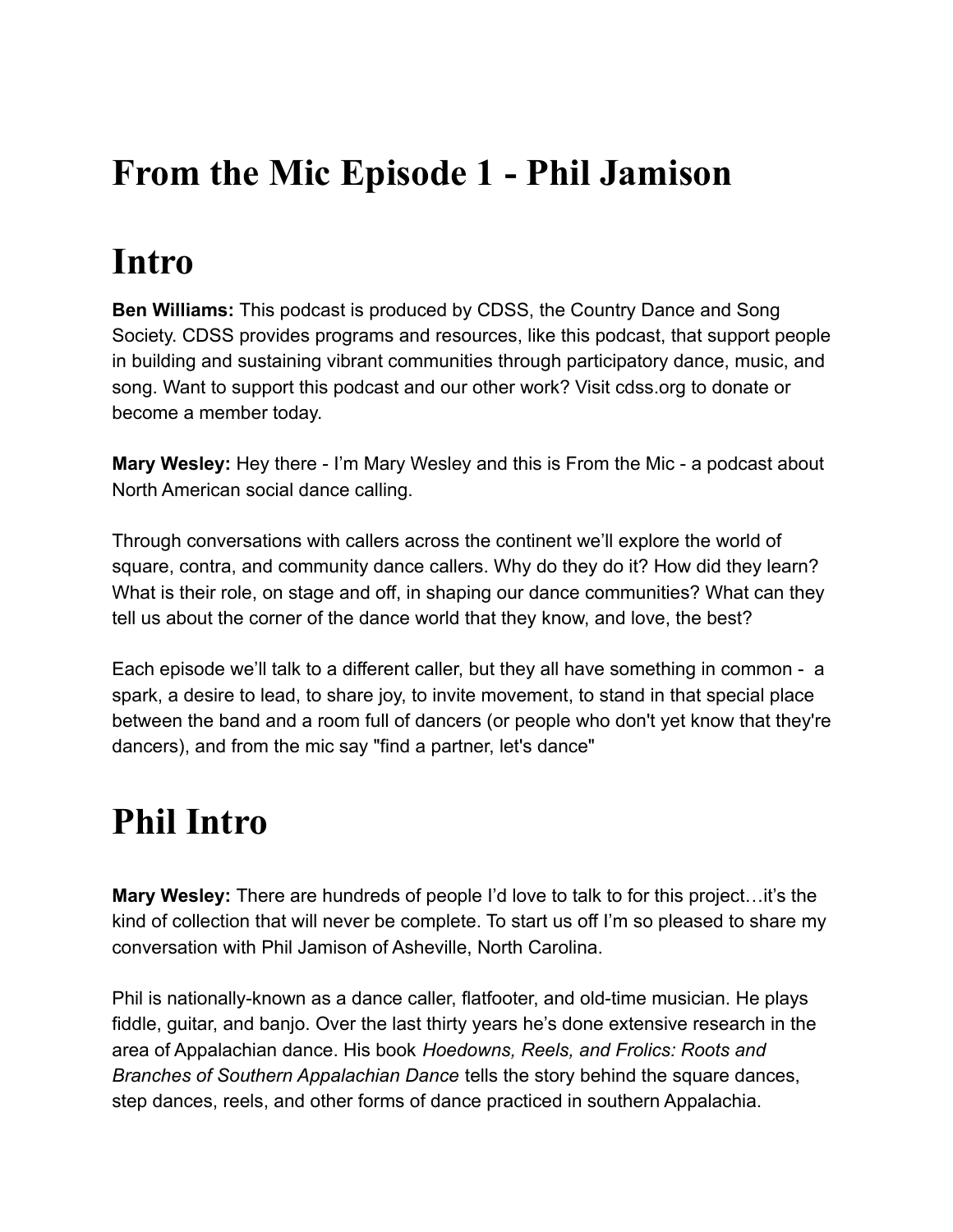What especially caught my attention in Phil's amazing research was his discussion of the history of dance calling. How the role of a caller diverged from the career "dancing masters" of the 19th century and how, particularly in the southern Appalachian region, callers played a vital role in perpetuating and sharing dance traditions, ultimately making dancing more accessible to a broader range of social groups. Phil has also worked to shed light on African American and Native American influences on southern Appalachian traditional music and dance.

In this episode we'll hear more about this important work and we'll also get to know Phil himself. He was kind enough to share some great audio clips of his calling and a few tracks from his many bands so you'll get to know him through his music as well as his words. You can find the full information about everything you hear in the show notes at podcasts.cdss.org. Here's Phil!

### **Intro/origins**

**Mary Wesley:** Phil Jamison, welcome to From the Mic.

**Phil Jamison:** I'm happy to be here. I'm here in Asheville, North Carolina, speaking to you in Vermont.

**Mary Wesley:** That's right. Yes. I'm surrounded by my blanket fort here, my home recording studio. Well, this podcast is exploring dance calling in many different ways and forms and sort of taking a caller-by-caller approach. So I wonder if you could start by just introducing yourself and talking about how you got started as a caller?

**Phil Jamison:** Before I was a caller, I was a musician and, you know, I had, I had gone to dances as a teenager. Like many people, I had experienced square dancing or endured square dancing in middle school with somebody with a record player. And I…as a teenager, I'd been to some contra dances in southern Vermont. So I was aware of the dance tradition, some of the dances. But I was a musician first and I was in...in college I started playing banjo and I was…I went to school in central New York state at Hamilton College, and just north of there in a little place called Barneveld there was a community that had, had a monthly dance, and I started, before long, start sitting in with people playing music there. And one night the caller wasn't there and somebody had to call the dances and I gave it a try. I was relatively shy, but I thought, "Well, I'll try it." And it was very empowering. It was…I think it changed my life and gave me confidence to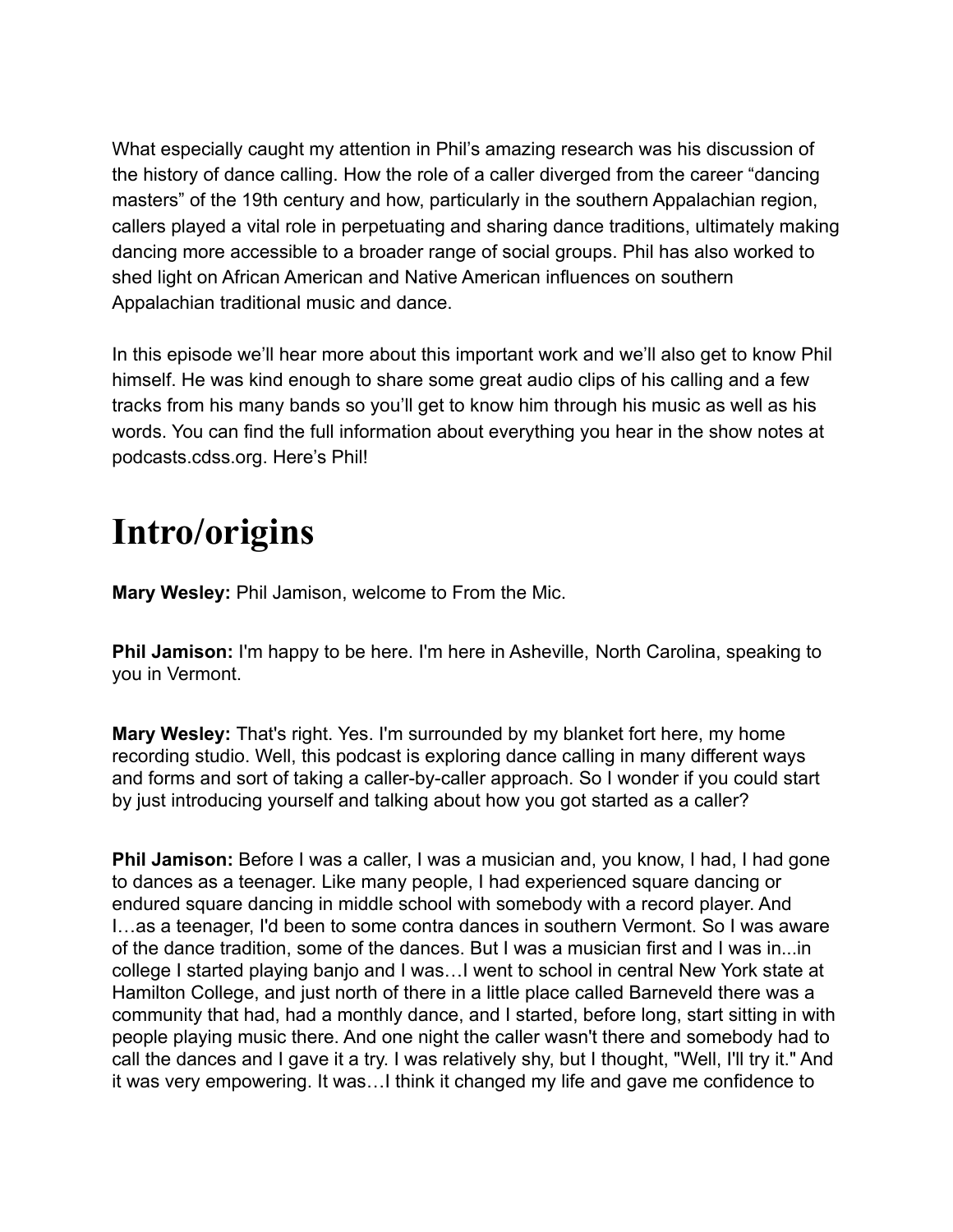stand up in front of people and speak. And so I continued from there. I just, I never...I kind of fell into it just because this caller didn't show up.

And so I started calling about, I think it was 1975. And at that time there weren't so many contra dances in New York state. It seemed like there was kind of a dividing line between New York State and New England. So I'd say for the first almost five years, I was only calling squares. So my earliest dances I did learn from "Old Guy" callers, and I regret that I didn't take names and details of who these people were. I was young and naive. I was just soaking it up. And then I discovered that there were books of square dances in libraries, you know, things that had been written in the 40s and 50s and I would go and I'd find dances that I might want to try and copy down the figures and add those to my repertoire. And along the way, I joined a band up in Potsdam, the St. Regis String Band that...and we would have a weekly dance at a little pub in Potsdam that people would come out to. Later on, the band started traveling more and we actually relocated to Saratoga, and at some point we got hired to play at the Chelsea House, which was a music venue in Brattleboro. And it was a two night thing. We did a concert one night, but the next night we were supposed to do a dance and I was told that we needed to include contra dances because we'd cross the line into Vermont. And so I ran to the library and I looked at a book and wrote down some simple contra dances and was able to call some contra dances. And that was sort of my introduction to calling contras. And then beyond that, you know this, this would have been, I think, 1979, as contras became more popular around outside of New England, I started calling more. And in 1980, I moved here to Asheville to join the Green Grass cloggers. And at first there wasn't a local dance here. But in 1982, Fred Park called a bunch of us together and we started this dance called the Old Farmers Ball that took place at an old dance hall here in Swannanoa. And the dance hall had been built in the 1930s, had been a dance...built as a dance hall. And Fred got us together to do a dance and at first it wasn't a contra dance, it was anything. You know it could be circles, could be squares, could becontras, you name it, and everybody was open to everything. And it really felt like a community dance where people would come together and even if you didn't feel like dancing, people would come and hang out and hang out on the porch and drink beer or whatever and just socialize. So, and, but the dance grew over the years and got bigger and bigger and then relocated here to Warren Wilson College, where I teach, to the bigger dance hall. And over the years really became more of a contra dance than what it started out as. But as a caller, I would, you know, I was one of the few who, when I was at the Farmers Ball, would continue to call squares. And I would do a mix. I'd do maybe 50-50 contras and squares, but that's one of the places where I first met up against this opposition to squares where I say, "OK, get your partner for square" and you get booed by the dancers, and that didn't feel very good. So I became an advocate for squares early on. And as the contra dance world grew and grew, you know, I tried to maintain that and there were plenty of places where I could have called, but I was told they would have to be all contras, and I would say "No, thank you." So that was, that probably meant a lot of dance...of the dance circuit I never got involved with, but I did get to do a number of dance weekends where I would, there might be a contra caller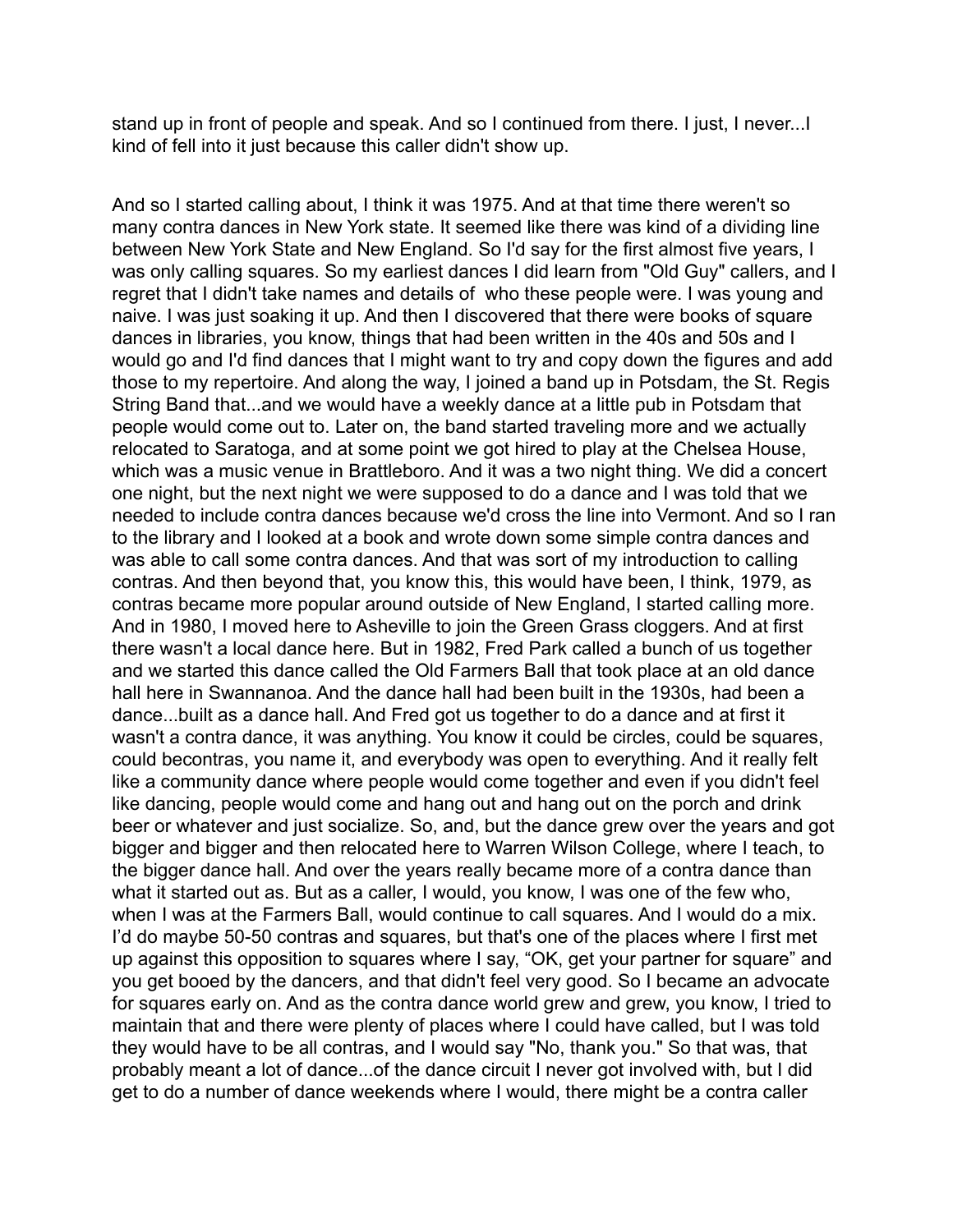and I would be the square caller and we'd do a mix. But anyway, so I have a history of 'squares versus contras' that I have spoken about and written about.

**Mary Wesley:** So many questions! This is always the part in the interview where I'm like, "Which path do I go down here?" A few little things, so where...did you grow up in New York state?

**Phil Jamison:** Well it's kind of complicated. I was born in Rochester. My dad was a professor there. And then as a kid, we moved to Lexington, Massachusetts, for my middle school, early high school years. And I actually finished out my last two years of high school at what is now Northfield Mount Hermon School. Back then it was Mount Hermon School, and then my family moved back over near Utica, New York, and then I lived in the Adirondacks.

**Mary Wesley:** So moving around a little bit. And did your...was there music or dancing in your family as you grew up? Or was it really in college that it came together?

**Phil Jamison:** Well...there was no music in my family other than on records, but you know, when I was about, I don't know, eight, at the University of Rochester, my dad took me to a concert with Jean Ritchie and the New Lost City Ramblers, and I remember that distinctly. And we had records in the house of, you know, Pete Seeger and Woody Guthrie and other folk people. So I certainly heard music, heard traditional music. But no, my parents were not dancers, and nobody else in the family played music. But it really got a hold of me.

#### **Finding the old time music scene**

**Mary Wesley:** Yeah, I wonder if you can say a little bit more. So you said you were a musician kind of, first and then..I wonder how many callers stepped up to...you know, to save the night when a caller didn't show up? I feel like that's a certain origin story for many people. But if you broaden that out a little bit, how did you get into the music scene? What were you playing...

**Phil Jamison:** Yeah, so when I was 16, I worked at a camp in Massachusetts and there were kids playing guitars and frankly, I love the chords to the House of the Rising Sun and I said, "I got to learn how to play those chords," and that's what started me playing guitar. But when I when I got to college, when I was, I think I was 19, somebody had lent me a banjo and I'd always liked the sound of the banjo and had heard Pete Seeger and other people playing. And so I just basically in my dorm room, sat down and started learning how to play banjo. Somebody showed me the basic clawhammer thing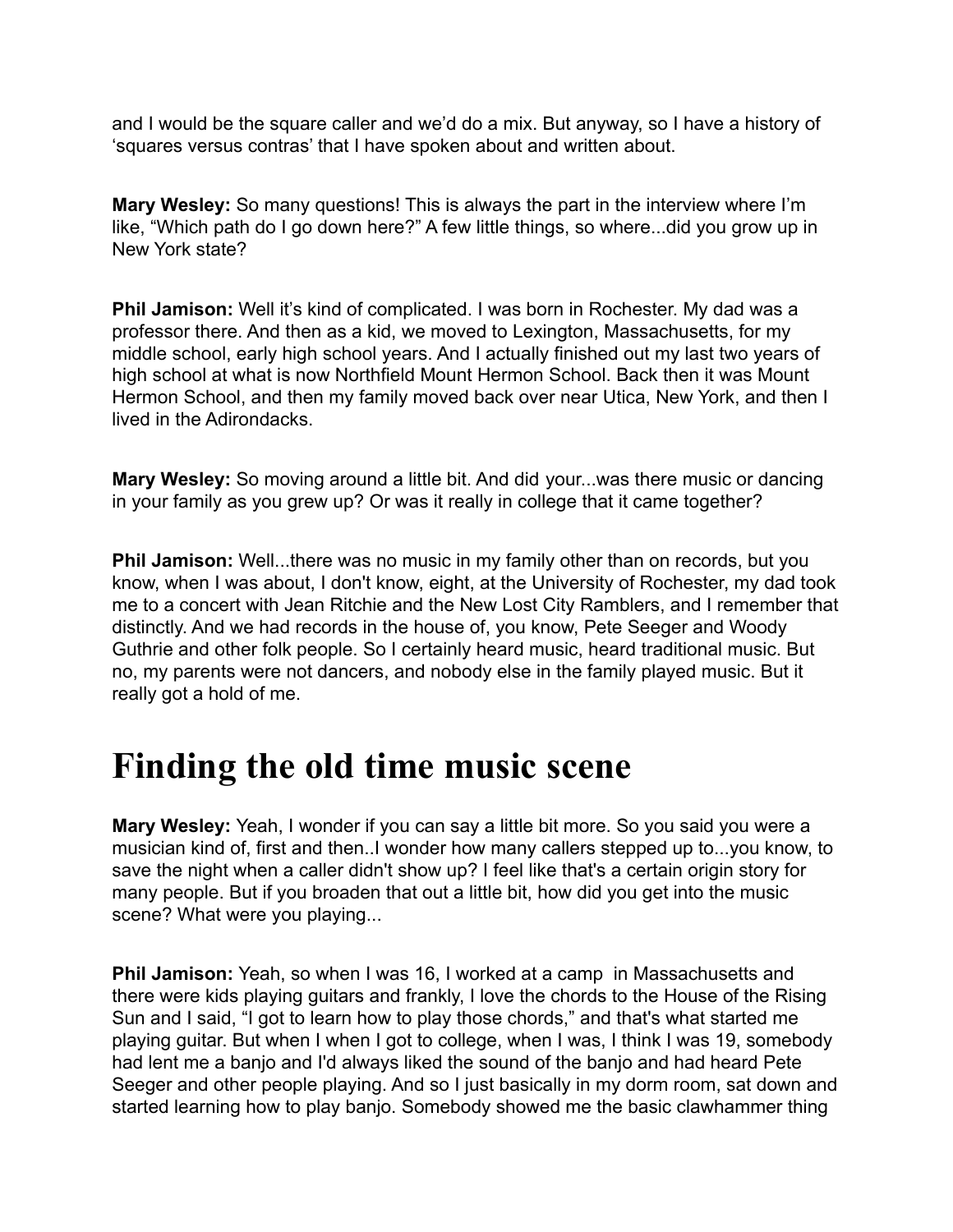and and then I, at the time I was working in the woods in the Adirondacks at Cranberry Lake, and I lived in a cabin with no electricity, all by myself, and I'd come home and just sit down and play banjo until bedtime every day.

But it was after college that I moved up to Potsdam and got involved with the St. Regis String Band. And that's when I was much more involved playing for some dances and things. And I do remember one time in the late '70s going over to Burlington for an all night, all night dance with the Arm and Hammer String Band. And at that time, Pete Sutherland was the caller with the Arm and Hammer String Band. So Pete Sutherland and I called the dances at the all night dance in Burlington. But one thing that stands out to me is that most of us, well I don't know if it's most or many, but a lot of us who learned to call—started calling in the '70s—came from the ranks of the musicians. Many of us were musicians first and transitioned into being callers. And I find it really interesting, is that, my perception is that the newer callers, contra dance callers come from the ranks of the dancers rather than the musicians. And I find that that sort of means they're coming from a different place. And I don't know, I don't quite understand what it all means, but I find it's an interesting trend.

**Mary Wesley:** I'm really interested in checking that out as I talk to other callers> It's a great thing to track here. Do you have any other memories or around kind of making that transition and how your perspective changed going from backing up or supporting the dance with music and then shaping the dance, leading the dance as a caller?

**Phil Jamison:** One one thing about being in the various old time bands that I've been in over the years is we've never been primarily dance bands. And I think there's a really interesting thing is that, you know, the old time bands, at least of my era, you know, we would play coffeehouses and bars and dances. But we were not, we were not a dance, a contra dance band.

**Mary Wesley:** So how does dancing happen in the old time music scene?

**Phil Jamison:** So, yeah, so oftentimes there'll be, you know, if there's a jam and if there's a wooden floor or a board to dance on, somebody will get up and do some flat footing or buck dance or clog dance steps and basically be the percussionist to the tunes, because, you know, we don't have any percussion instruments, but the feet are the percussion instruments. And for me personally, some of my most favorite times of my life dancing have been late at night at a fiddlers convention down south dancing on a piece of plywood in the dark where nobody can see me.

[ *Sounds of Phil and friends flatfooting at a nighttime jam at the Clifftop Festival, 2010* ]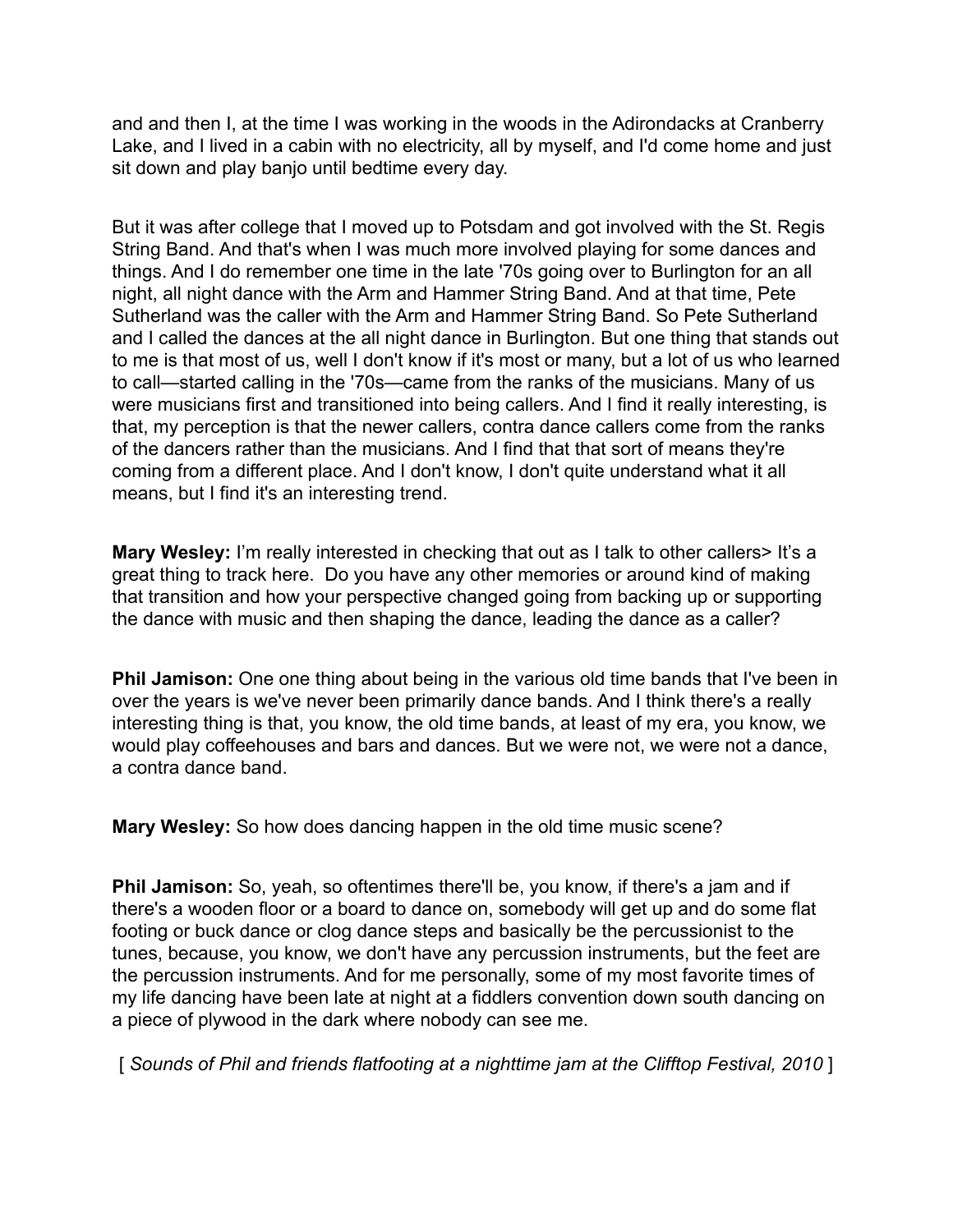And I'll be right next to a jam, a good hot jam, going and just listening to the sounds of my feet as the rhythm to the music. To me, that is the most fun dancing of all. Way more than any kind of performance thing. Just, nobody's watching you just...you're just doing it through listening. And so yeah, dancers will get up and make a racket with their feet and, you know, basically beat out the rhythm with their feet and time to the music. But oftentimes, if there's space in a room, people say, "Well, let's do a square dance," and clear out enough space in the room and say, one set, you know, four couples together and somebody call the figures from from, you know, one of the dancers, call it as you go. And that's not uncommon, too. So, those kinds of things do happen. And as I said before the pandemic hit, there would be, I don't know, I don't know about almost every weekend…but oftentimes there'd be situations where somebody say, "Hey, I'm having a potluck, come on over," and when there is a party, whatever, you know, like 20 fiddlers will show up! And the hallway will be crowded with instrument cases and everybody brings their instruments and you know, there might be a potluck and then people will, you know, run off to various rooms in the house and close the door and, and jam. And you're not playing for a dance. You're not even, in those situations, you're, you're just playing for each other. And I see the music as a conversation. When I sit down with other people to play, it's a musical conversation. You're, you're communicating with each other without words. And a lot of the old time music scene is based around these kind of gatherings. That's the main focus. And, sometimes the jams are big, with lots of people playing, and other times it's knee-to-knee in a very small, tight circle where you can really hear each other really well. Those, to me, are the most fun, the most, the most moving to me.

**Mary Wesley:** Mm-Hmm. That image of, you know, a circle of musicians knee-to-knee is so evocative. And so it seems so far away right now.

**Phil Jamison:** And I think of it when I, when I play music, say one-on-one with somebody, it's very much like a dance partner. You know, if you're going to waltz with somebody, you want somebody who understands the same rhythmic movement that you have. Otherwise you're constantly struggling and pushing and pulling with that other person. And when you find the perfect waltz partner or the perfect dance partner, whatever, whatever kind of dance…it feels really good. And the same with playing music with people. When you find somebody who just locks right into the same rhythm as you and you're on the same page, it is so good and you have this dance partner or music partner. And when you do it with four or five people in a tight circle, it's like having that kind of dance experience with all those people at the same time.

**Mary Wesley:** Miss it. Miss it so much.

**Phil Jamison:** One other aspect of the old time scene that I haven't mentioned are the weekend events, whether they're fiddlers conventions or festivals or whatever. That is a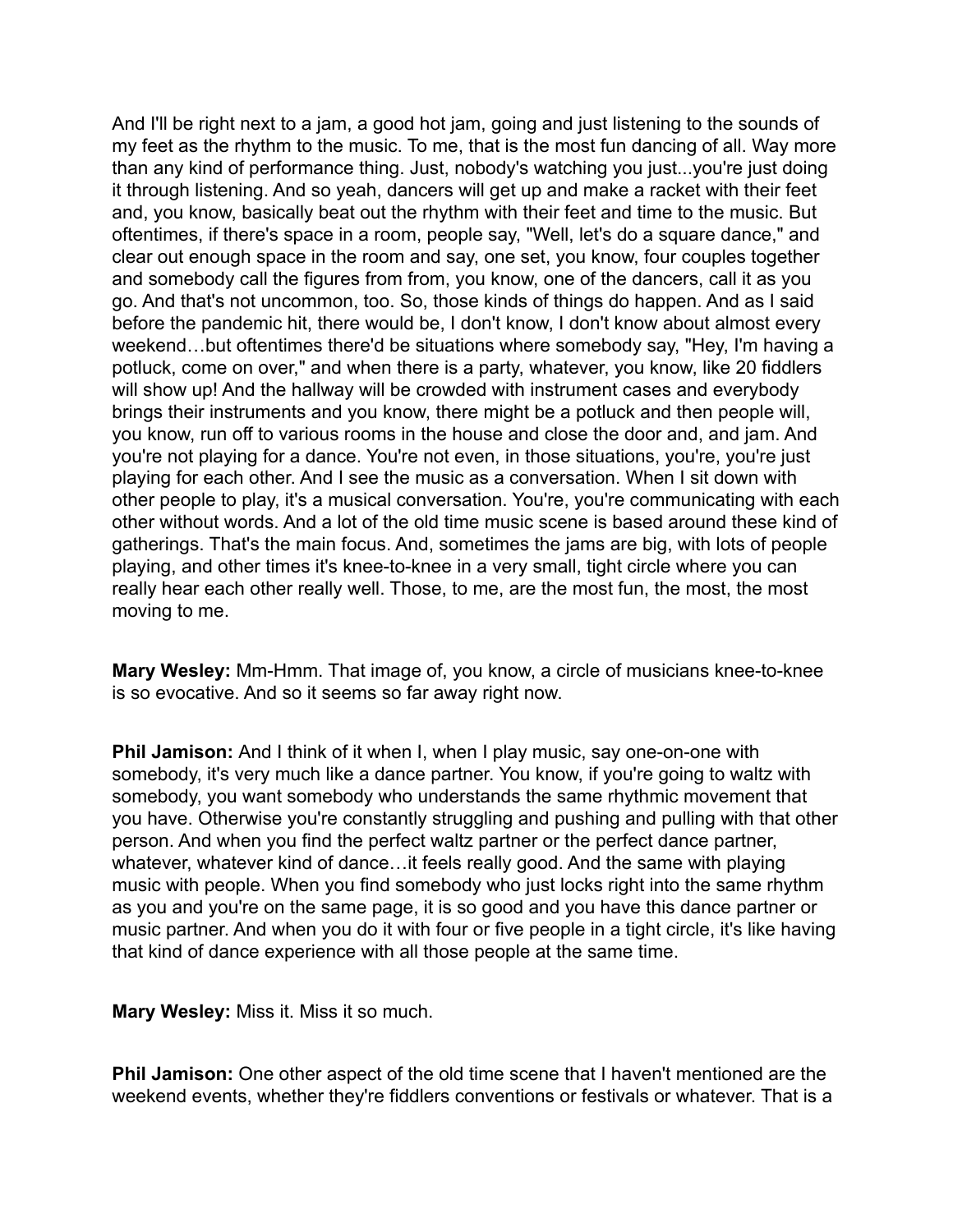huge part of the scene. And at various times during the year, there...a fiddlers convention is basically a fiddle contest. And the biggest, you know, the ones that people go to most commonly are Mount Airy, North Carolina, and Galax, Virginia. In the summertime, every single weekend, probably from Memorial Day through Labor Day, you can go somewhere within a couple of hours or here and camp out for over a week for this and just play music day and night. And yes, there are dances on the weekend, square dances in the lodge for four nights and there's contests...banjo and fiddle contests and string band contests and dance contests and all that and some workshops. People come from all over the country and overseas to this park, this campground in West Virginia, every summer for this. So these are, you know, kind of huge events that…I don't know that there's a comparable thing in the contra dance world unless you think of contra dance weekends, you know. Contra dance weekend yes, you can go every single weekend and go to a contra dance weekend. It's the same kind of thing. But, but it's...almost everybody attending is a musician. So, and many of them like to dance, too. So there will be dances, but it's much more musician oriented than dancer oriented.

**Mary Wesley:** So where, what are the settings in which you more deliberately make square dancing happen, or some kind of group social dance? I love this description of this sort of organic eruption of, of, of dancing that is just happening, you know, at a jam or a party or something. But where are the spaces where dancing is sort of explicitly on the menu?

**Phil Jamison:** So we in the old time music scene have several times started up a weekly or monthly square dance, and it's been at different places. And up until the pandemic, it was going pretty well at a local brew pub in Asheville on a monthly basis on a Friday night. And what was wonderful about it was, or one thing I loved about it personally is I could go and bring an instrument I could play...I could be...it was always a totally sit in band, you know, rotating band all night long. Maybe five callers show up. So there's rotating calling, and so I could go and I could play, I could call, I could dance, I could go have a beer, hang out and chat with people. And it was definitely a gathering of the old time music community. And one thing that was nice about it is no, there was no admission and nobody got paid. And it was a wonderful place to go. It was not a commercial enterprise. And as a caller or as a musician, you didn't feel like it was a gig because you could play a few or not. Or you could, you know, call a few or not, or just hang out and dance and visit with people. And that's what was going on here before the pandemic, and I hope we can get it up and running again.

**Mary Wesley:** The biggest example of Phil organizing square dancing are the amazing "Dare to Be Square" weekends, which he helped get started locally in North Carolina.

**Phil Jamison:** Nancy Mamlin, and I started this here, here at Swannanoa in 2004 and it was a square dance weekend. No contras, just squares for callers, dancers and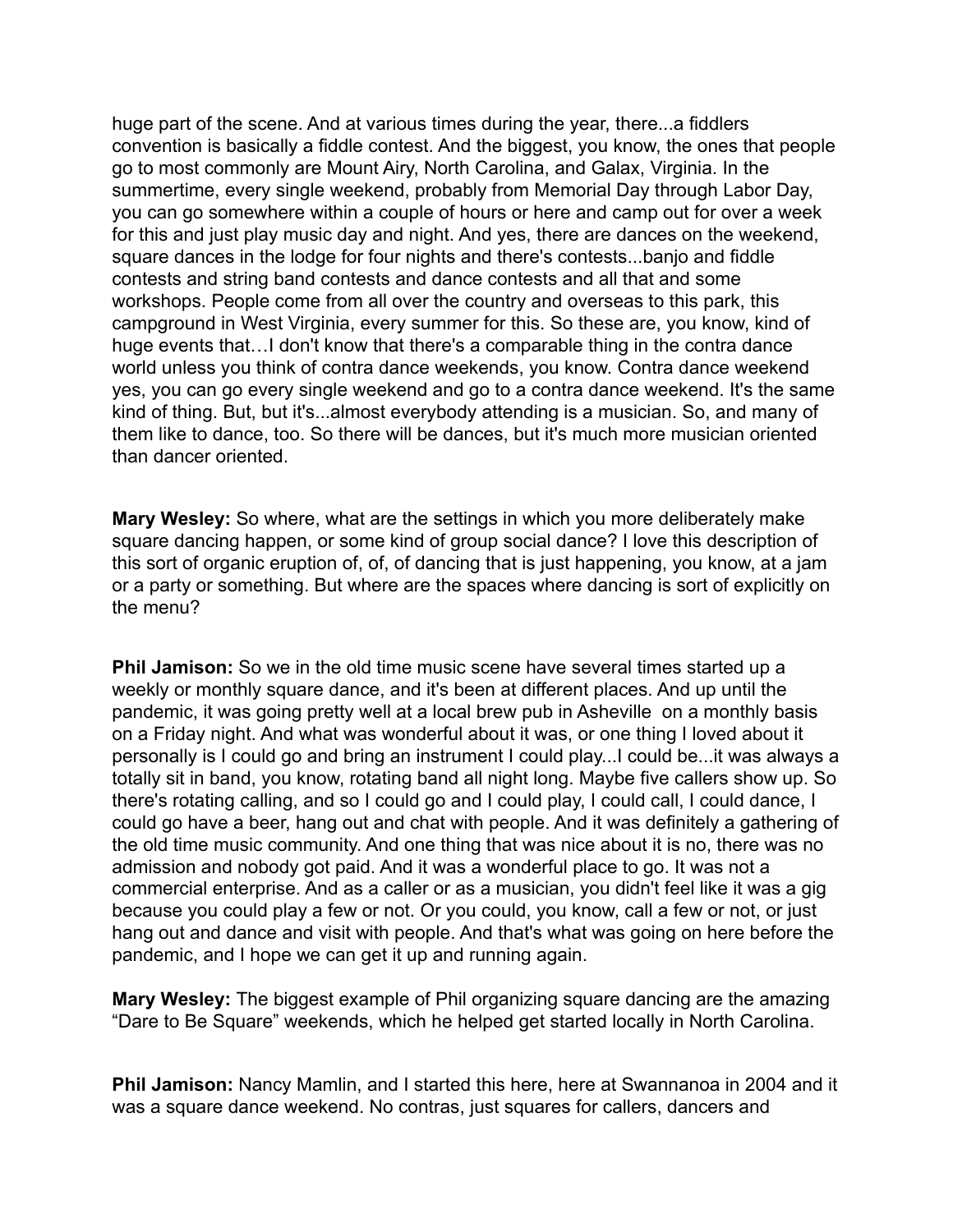musicians and, it was a lot of fun. It was a chance to actually explore squares and take the deep dive. And we had workshops for callers and we did it here for three years and then people in Portland wanted to do it. So they borrowed the idea and did a Dare to be Square west. And since, since 2004, by my count, there have been 26 Dare to be Square weekends all over the country. Actually not in the middle of the country, on either coast, I should say. It's time for one in New England, I think. But, but just a weekend just to take the deep dive and do all kinds of squares and, it was, these were very liberating. And there's a lot of younger callers who've learned at these weekends and now are growing up calling squares, which really makes me happy that...I was afraid, you know, I was going be a dinosaur and the last one and squares were going to die out. But I think, I think people are doing them again now.

**Mary Wesley:** And what's you know, what's your calling life? I mean, of course, we have to acknowledge we're in a very strange moment here. We had a long, prolonged moment of not very much dancing happening because of the pandemic, but you know, more in recent years. What does your calling life look like?

**Phil Jamison:** I would say, you know, before the pandemic, I would do maybe 20 dances a year, 20 some. And that's not counting like wedding gigs or those kind of things. But, you know, real dances. And I can say that with confidence because since 1980, I've been keeping track of writing down every dance I've called in little notebooks. So I could, if you could say that, you know, if you want to say that you saw me at the Dance Flurry in whatever...1990, whatever or 2000, whatever, I could tell you exactly what dances I called there. So I've kept track of all my dances. And usually at the end of the year, I kind of count up, how many did I do this year? And it's usually around 20. And I...I don't take it, there's a lot, I never was a professional caller going out and doing it, but...and like I say, as things turn more towards contras, it really limited the dances where I'd be welcome. So I would call if people want me, and if not, that's fine.

#### **Contras vs. Squares**

**Mary Wesley:** Yeah, yeah, so I want to talk more about the sort of contra/square divide that you, that you experience. It sounds like you have had to...you've made choices about what your what kind of dancing you're leading, promoting, making, making possible and I…yeah, I guess my question is how do you think about making choices about what you do and don't do as a caller?

**Phil Jamison:** Something I've thought about a lot over the years is, as a caller, am I a dance leader? Or am I an employee? And those are two very different roles. And as an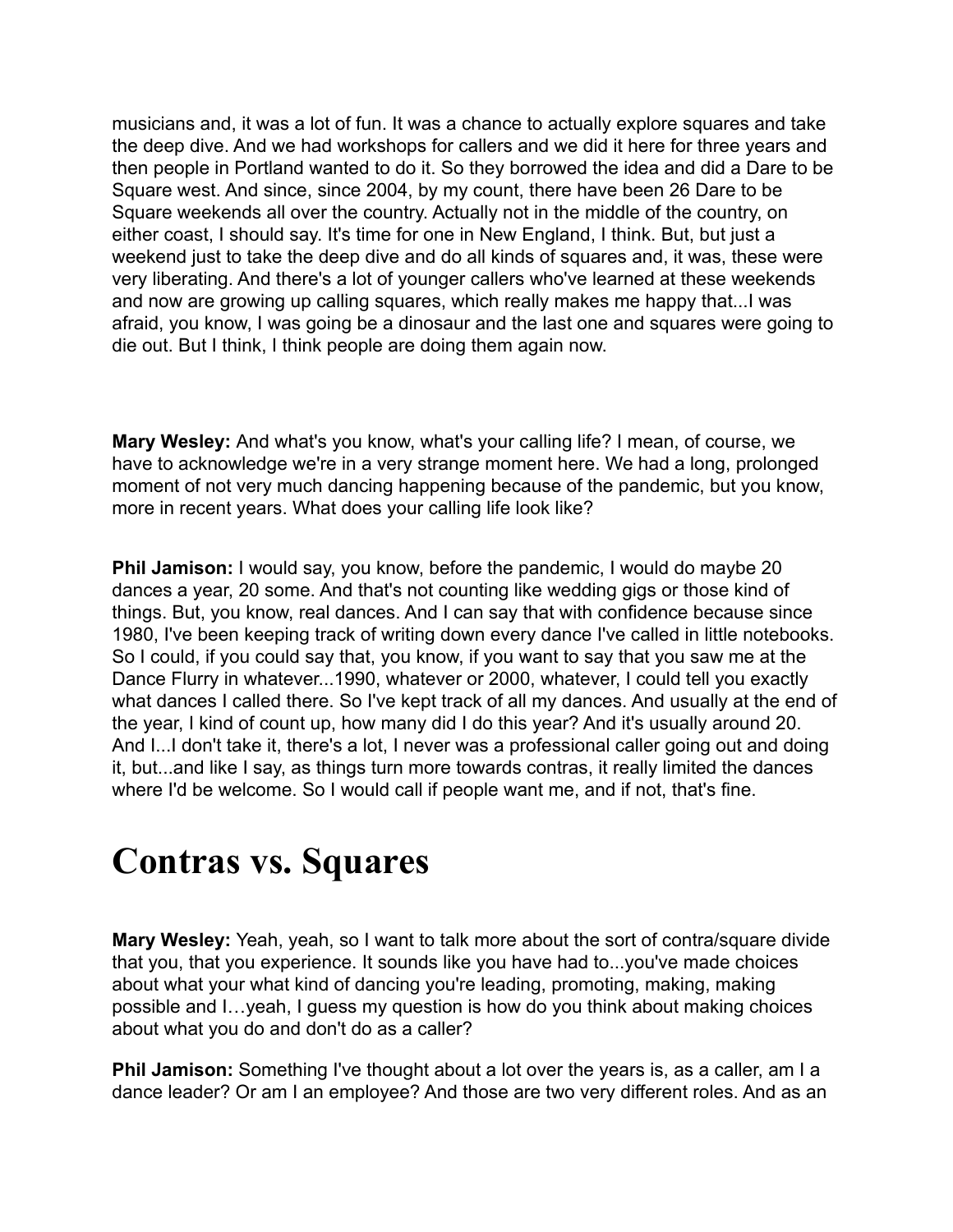employee, I would do just what the customers want. I'd please…the customer is always right and if they want to do contras all night, that's what I'm going to do. And I sort of refused to be that. But I feel that over the years there has been a sort of a transformation that I, in places where I've been of the difference from being at a community dance to being a dance community. You switch those two words around. And when I started calling, these felt like communities getting together and some people will be there who weren't dancers who were just there to socialize. But other people were dancing, and it was, the dance was a function of the community. When the community came together. And I feel that the dance scene has evolved into being more of dance communities rather than community dances and by dance community, I mean, it's a community of dancers. And if you're not a dancer, you wouldn't go to it. You wouldn't be there. You're not really, I guess you might be welcomed to try it, but…it's not for you. And the role of the caller I see has changed in the same way. So in the earlier years, if I was at something that felt like a community dance and I'm there as part of the community and I'm facilitating things and coordinating getting…making things happen, that is that is the role. And it's a little bit like at a wedding gig where you're there as you know, to get...make the connection between the people who want to dance and the musicians. And not everybody in the wedding is going to dance. They're all part of that little mini-community for that evening. But you're there to sort of make it happen. And it's very different than when I step into what is a dance community—a community of dancers. And then I start to feel like an employee that, you know, these are people who have expectations and they're there to do what they can because they're avid contra dancers. And I get that. And I get up and say, OK, folks, let's do a square now. And that's not what they wanted.

You know, I understand the evolution and the changes that have happened. But, and I've observed it and written about it and spoken about it. And, you know, I will continue to call squares. And part of the reason I love squares is that they are, you know, I think as a caller, they're definitely more challenging. If I call a dance, whatever Bird in the Cage or whatever. You take ten callers and all ten callers, if they call Bird in the Cage, it'll be their own choreography of that figure. It's...there's not a published dance called Bird in the Cage, so it's much more of a folk art in that the, you know, the individual artist or caller puts it together the way they want—they see to do it—rather than just reading it out of a book. And and so I find much more creativity in in square calling. And and it's it's a whole different, it's a whole different head for...as a caller, as a dancer and as a musician.

[ *Clip of Phil calling Grapevine Twist, DTBS Syllabus 120* ]

#### **Taking a public stance**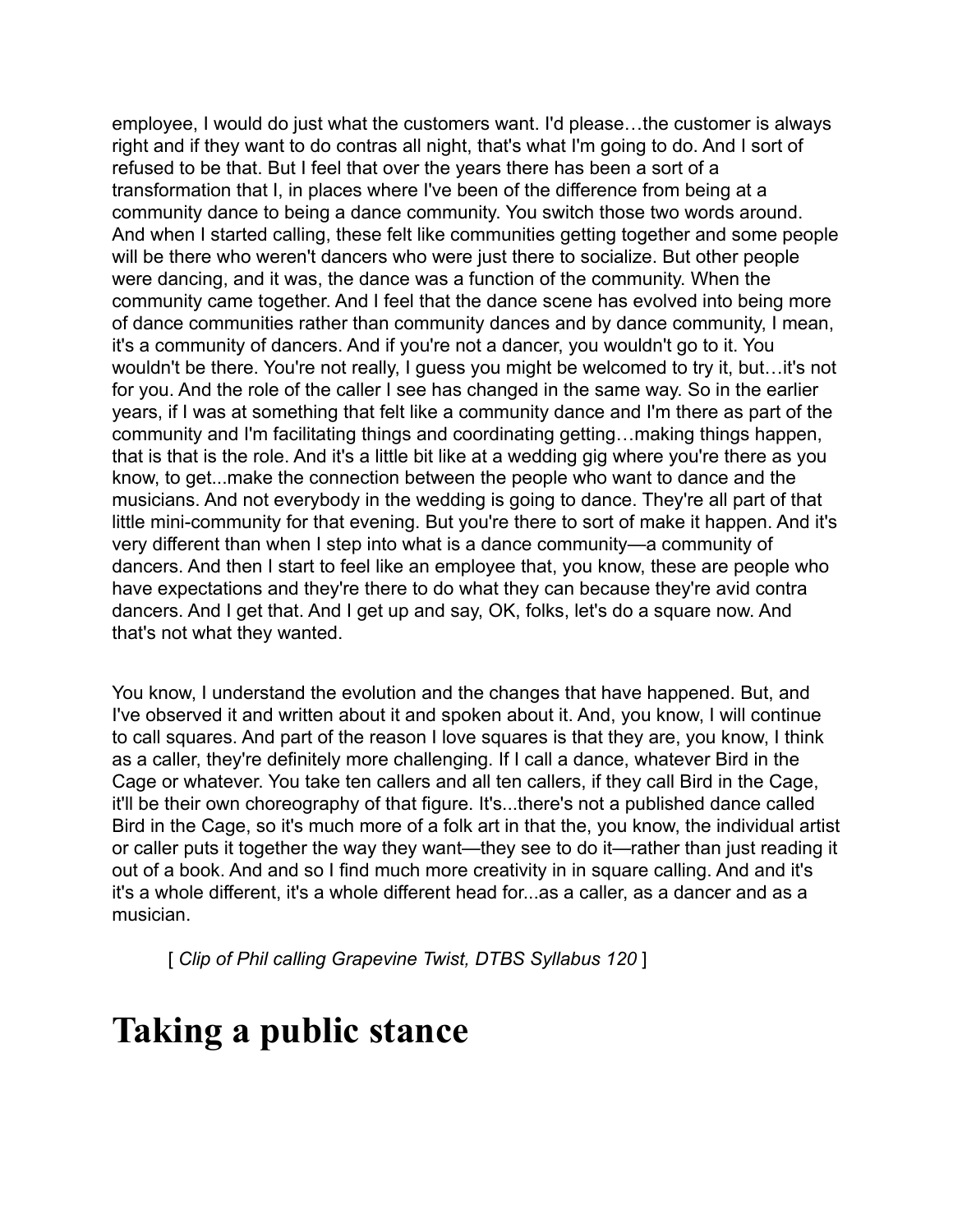**Mary Wesley:** So I did want to hear a little bit more, you know, as much as you want to share, about, how it's felt to to really publicly take a stance in relation to this change of contra dancing proliferating. You compared it to kudzu, sort of invasive, beautiful but invasive species you know, that's, that's really profoundly changed the thing that's really near and dear to you. And you've described being, you know...asking people to find a partner for a square dance and getting booed from from the floor. You know, these...like to me…and that's, that's happened to me in various forms, you know, being at the mic is a powerful and a vulnerable place, you know, so, how has that been for you?

**Phil Jamison:** Well, when I first wrote the article, the first Dare to be Square article, which I think was 1988 and I, you know, I sort of put it out there. It was published in the Old Time Herald, which, you know, was kind of addressed to the old time music community to begin with, it wasn't really addressed to the contra dance world. But people read it and passed it around. And you know, I got, you know, people sort of coming back at me saying, "Oh, you're all wrong and this is this, you know, you just don't see it right," or whatever. I did feel kind of blacklisted or whatever, in certain communities and…whereas before that time, like in the earlier in the 80s, I felt way more welcome to, if I was traveling from the Northeast down to North Carolina to calling a few dances along the way. But I just didn't feel as welcome anymore in some of the contra dance scenes…and felt kind of not welcome. And I think people took it as kind of an attack. And I was really just kind of stating what I was seeing going on and, and I think I called it "contra mania," kind of this growing, growing trend of contra dancers, dances that I was seeing going on. And, you know, and, and it just continued. So it didn't, it didn't abate at all.

**Mary Wesley:** I mean, at a certain point now, does it feel like contra dancing and square dancing…is it like comparing apples to oranges at this point?

**Phil Jamison:** I guess the question, yeah, I feel like the contra dance world has evolved to such a point where a lot of today's contra dancers, that's what they want to do, and why should I come in and throw a wrench in the gears of what they're, what they're loving and say, "No you should try this instead." I don't feel like I want to impose my views and history and taste on people who are loving what they're doing. I find it sad that a lot of people are locked into just this one thing and closed off to something else. But that's what people do. I get that.

# **Calling Philosophy**

**Mary Wesley:** Hmm, yeah. Well, one of the things I'm hoping to explore through this podcast is really looking at this, this job of a dance caller. This thing that we do in different forms. You know I think it'll be interesting to see how is calling a square dance different from calling a contra dance different from calling at a wedding or calling at community dance? I wonder if you could maybe put your, put your caller hat on a little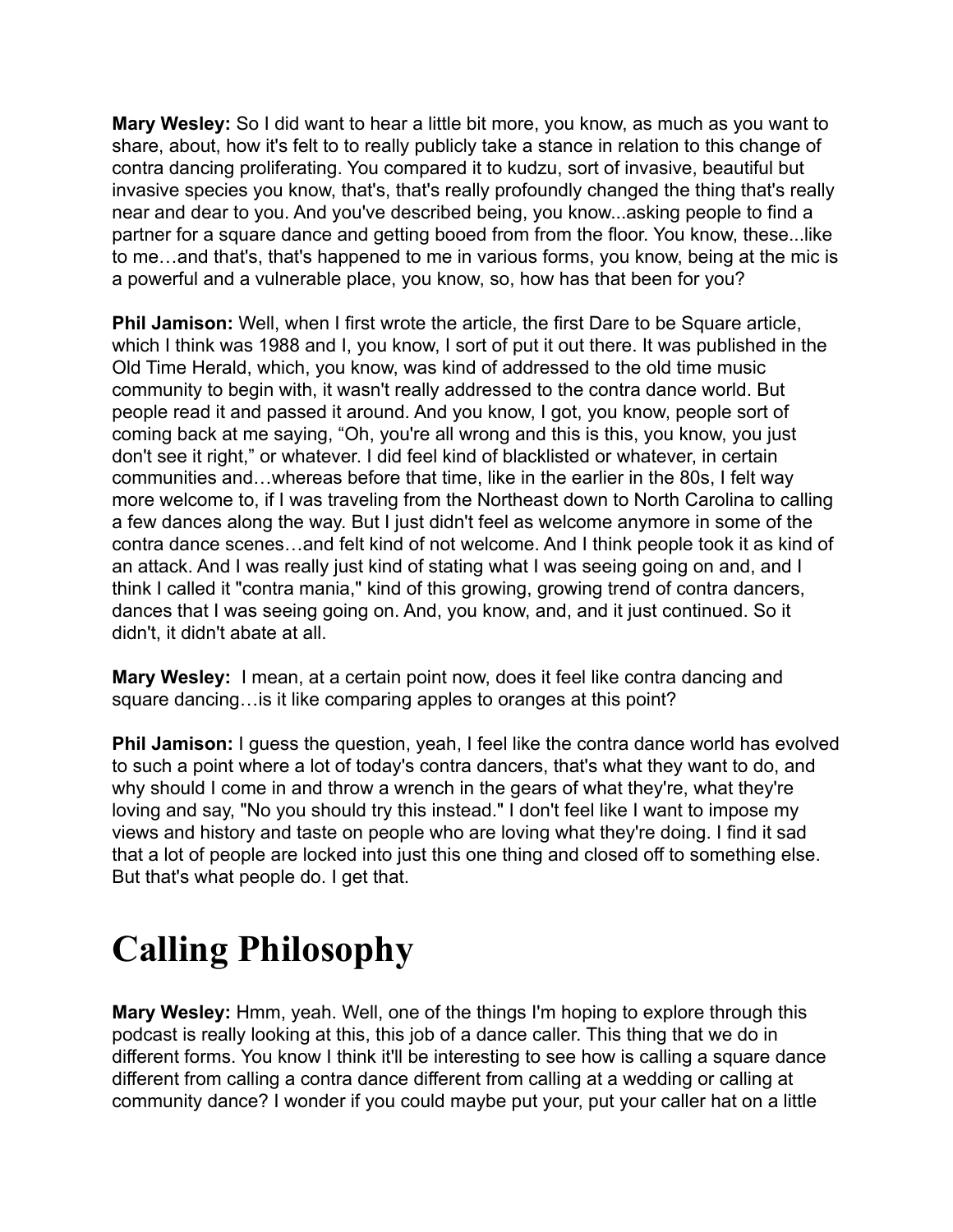bit and talk more about nuts and bolts or what's involved in calling for you? So is there a way that you would describe your approach or calling philosophy? What's important to you when you're at the mic?

**Phil Jamison:** As as a caller, I feel like I'm the connection between the musicians and the dancers, and you're the emcee, you're sort of facilitator, you're making it, making it all happen. And you know when I prepare to call a dance, I will usually at home before I go to the dance kind of ruffle through my dance cards and I will pick out a whole bunch of cards of dances that, yeah, I might like to do that one tonight or I haven't done that one in a while, that might be fun. And I'll up, I'll pick out like twice as many dances as I would do in an evening. In a typical evening, I'll do 12 or 13 dances. So I'll pick out twice that many cards and some of the some of the dances will be squares, some will be contras, some will be easy, some will be hard, some will have certain elements that might be fun, but and I'll always try to include something that maybe I've never called before or that maybe I've only called once and I'd love to try again something like that. So I take all those cards and I put them in my back pocket. And I usually start, I like to start a dance with something that everybody can join in, something easy. Sometimes it's a big circle mixer or a or a simple contra or a simple square. I basically start with simple dances and I look at the crowd and watch how they're doing and see what their skill level is and see if I can ratchet up or need to back off, depending on what's going on out on the floor. So sometimes a little...I may be over optimistic about their ability, and sometimes I underestimate them.

And any time I finish a dance, I'll stick the card on the bottom of my pile in my back pocket. So at the end of the evening, when I go home, I have all the dances in order in my back pocket, and the next day I can copy them down in my little book and keep a record of what I did. You know, so and I'll look out at the floor and I'll see, Oh, are there kids dancing with their moms? Are there, you know, are there certain issues that I might want to be thinking about in terms of my dance and the terminology I'm using in my, you know, as far as gender free calls, perhaps? I'll think about those things. When I call a square, one thing I do, which may sound really weird, is I will say, you know, "Get your partner, next dance is a square, get your partner for a square." And I have no idea what the next dance is going to be. Zero. And I will look and see what I have to work with out there, and I will pick the dance depending on who's squared up out on the floor. And, and so that's why I have multiple cards in my pocket to, oh this, this will work for this group or this one wouldn't work for this particular lineup. And it may sound weird, but you know, as they get squared up, I have no idea what the next dance is going to be. But I try to keep that flexibility to, to be able to deal with whatever group of dancers we have. I try to build somewhat on, during the evening, build on figures that I might have done. If I teach a certain figure in a dance early on, I might try to incorporate that in another dance later in the evening once people have learned it. And I will probably increase in the level of difficulty until about three quarters of the way through the dance. And then in the last couple of dances, I just like to do brain dead simple dances that anybody can just do. You don't have to...you quit thinking, just dance. And if there's a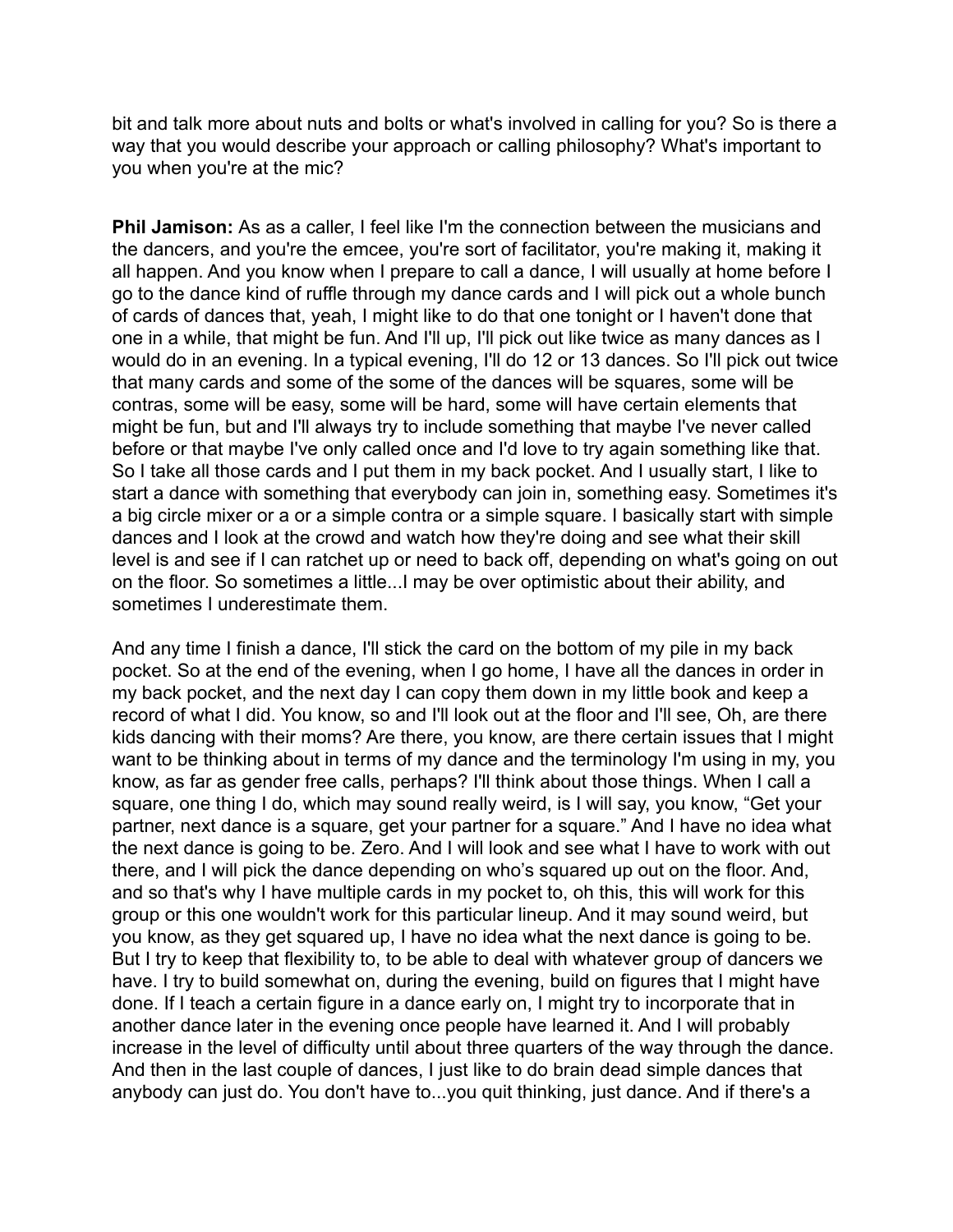contra dance with only your partner swing, that's...I would do that later in the evening like that. And I usually like to end the evening with something that everybody can be in on. So I often would not do a four couple square because you might have leftover couples. So I would either do a contra or a southern big circle set that everybody can be in on to kind of end the evening with everybody, everybody together. So those are some of the things that I think about when I, when I call.

**Mary Wesley:** And how much of that…that's great, it's such a clear arc. What you're describing is very…sounds very responsive to the crowd or the hall. And how much of that connects to this idea of a community dance or sort of a community experience for the dancers, for you?

**Phil Jamison:** Well, it's both. There's no way that I could come up...I couldn't...I couldn't tell you what dances I'm going to call that night until I get there, or until it actually happens. So, but I I do like to create the sense, you know, add to the sense of community with the dancers so that it's not just a bunch of individual dances, but there's some kind of storyline and getting people together and ending the evening all together. And that's something that I love about dances. You know, even if it's just a, whatever, "one night stand" or dance at a wedding or something, you're building something; creating bonds between people. And I think that's a lot of what I love about calling.

**Mary Wesley:** Yeah, so, so calling squares...[the] square dance caller is is way more involved in shaping that experience for the dancers, providing those surges of energy or you're just you're just more hands on because you're you're in some ways constructing the dance in the moment. Much more on the fly experience.

**Phil Jamison:** Right, with a contra dance, I can go out and grab a beer and I can keep on dancing and....I've never left a dance completely, and I've always come back.

**Mary Wesley:** That's nice, that's nice of you. So how do you…how do you do that? I mean, that is a real art. As a caller calling on the fly, you're not, you're free from from structure in some ways, you might have a figure that you're returning to or something, but there's just, there's really this…you were talking about this higher level of kind of creativity as a caller, how does that process work for you?

**Phil Jamison:** One thing I'm fascinated with is the idea that people see you up there as a caller...and with squares, people might think that they're following your calls, but in fact, my calls are following the dancers and I watch the dancers, and when they're ready for the next thing, I give it to them. You know, if the dancers are moving slow, the calls will come a little bit later. If the dancers are quicker getting there, the calls will be a little bit sooner. And it's the dancers that are setting the pace. If you have different sets on the floor like a bunch of different squares, there are a couple of things I would use to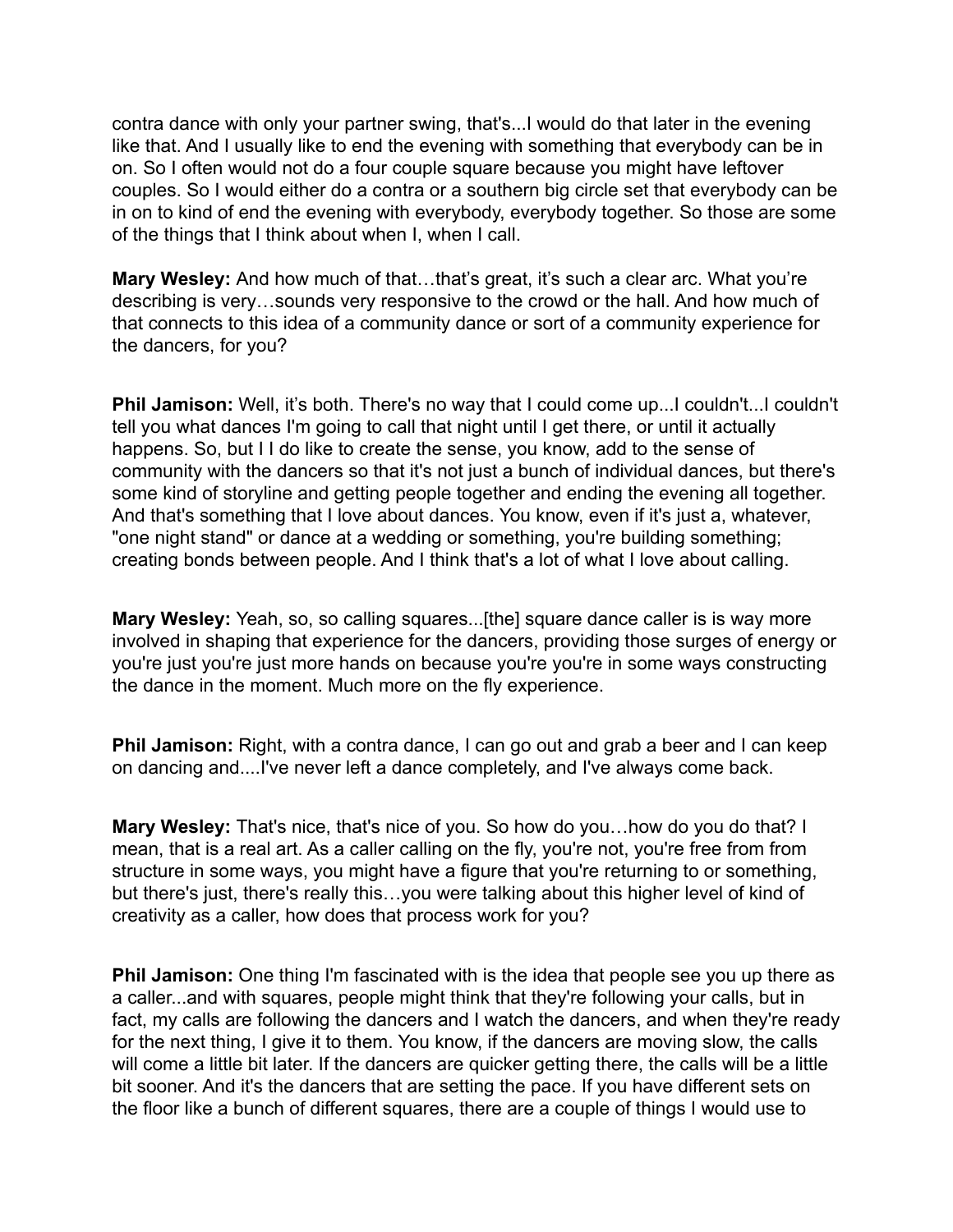sort of even things up. If there's a slow group here in a fast group there I can put on a "swing your partner" and that's indeterminate length. So I would say "swing your partner," and once I see everybody swinging, then I'll go on to the next thing. And some people swing longer than others, that's fine. You could say "join hands with circle left." Some circles will turn more round than others. But once you see everybody circling, everybody's back on the same page. And, you know, that's part of why I see it much more of a craft, and it's much more calling...I've often talked about the difference between calling and prompting. In a contra dance you're basically prompting people, reminding them what to do next and calling is much more interactive.

[ *Clip of Phil calling a big set dance - DTBS syllabus #143* ]

# **Gender Free calling**

**Mary Wesley:** I circled back to ask Phil more about using gender free calls. This is a big consideration for contemporary callers and dance leaders and something I'll ask about in most interviews for this podcast.

**Phil Jamison:** So, one thing I find challenging as an older guy, dance caller who's been at it for so long is the idea of transitioning to gender free calling, or gender...or gender neutral? You know, I am aware of the "Larks and Robins" terminology that people are using at contra dances. And I have had people ask me to do that with squares, too. With squares, because of the interactive nature of it and with patter calling, it would be so much harder to do. And so for example, if I usd the figure, you know, "lady round the lady and the gent also, lady around the gent and the gent don't go." OK, let me see "Lark around the robin and the, and the robin don't…" You know, it's like, I'm getting confused. How are the dancers going to figure it out? So if I'm in a situation where it needs to be gender free calling, I won't do that dance. I have plenty of other dancers in my repertoire that I can do that don't have any reference to ladies or gents. But, it would make me sad to sort of throw out all the, you know, some really wonderful dances that do have that terminology that, I feel like the positional terminology is important. And I know people have used "rights and lefts," but we use right and left for hands and circles. And I've seen it, I've seen people try that and it just seems really complicated. So I'm not sure what the answer is on that as far as squares. And, you know, unless to think of ladies and gents just as historical labels. And it doesn't mean you are a lady or are a gent, anybody can dance either position but these are the, these are how I'm going to identify you. That's the only way I can think about doing it, but I totally get it. But it's something I'm still trying to wrap my head around.

**Mary Wesley:** Yeah, I think for me, it really, it really straddles this line between dance caller as employee dance caller as, as sort of leader or community leader because it can, it can really be at play in either one of those situations. I mean, sometimes. I'm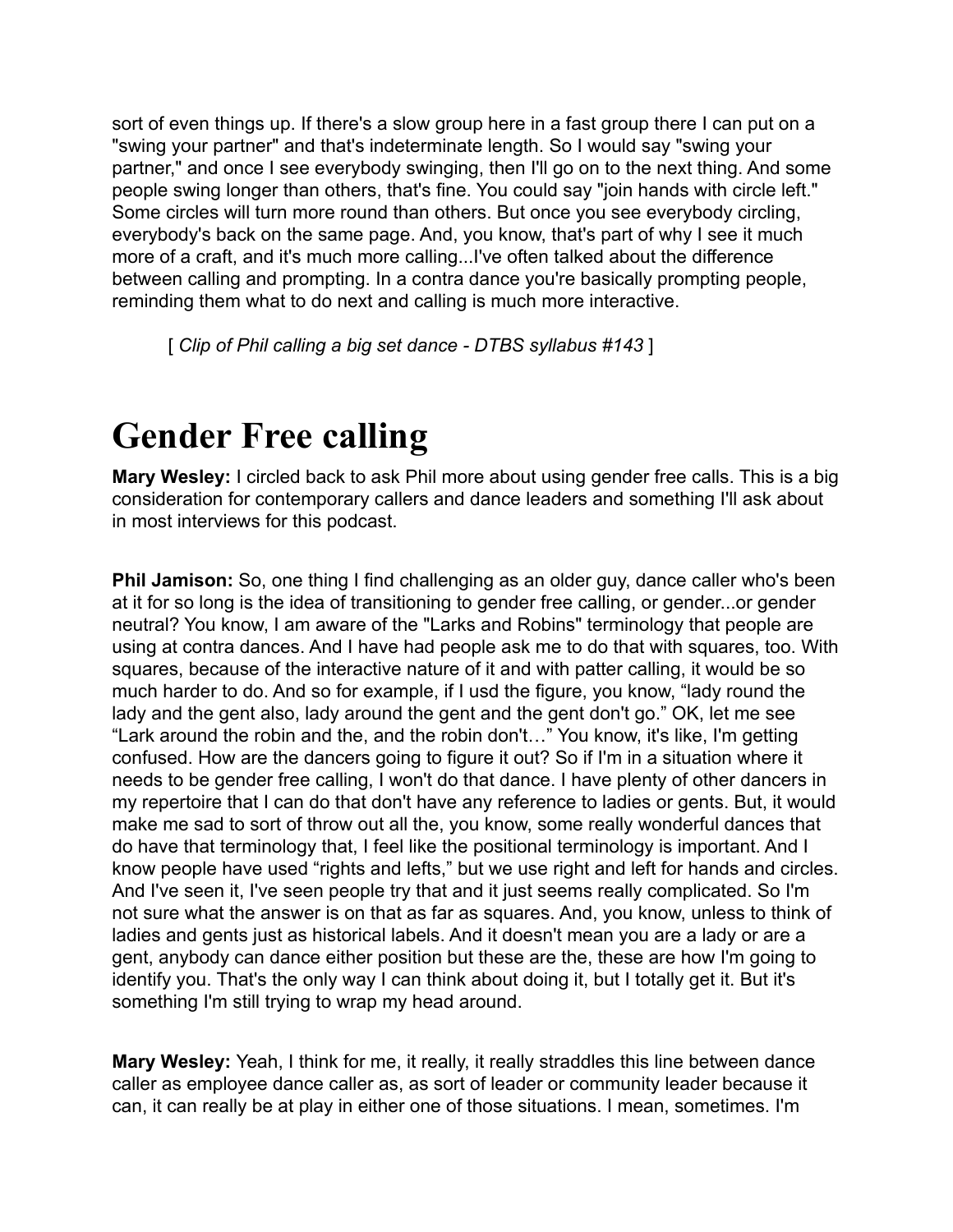hired for a dance weekend and the people who have organized and shape that dance weekend say this is the terminology we've used, and if I want to be hired for that and participate, then I'm going to follow suite.

**Phil Jamison:** And I would do that too. If that was if that was put out and saying, this is what it is, and I would think to myself, "Well, this will be a challenge, let me think what squares can I do that will do that?" I don't think I would go to larks and larks and robins for squares, but there's plenty of squares I could call without...it just means that some other really cool ones that I would love to share that will be ineligible.

**Mary Wesley:** Right. Right, and then I think the flip side from this sort of community standpoint is if I'm, you know, if I am calling for a roomful of beginners particularly, I don't know if you feel this way with college students, but often when I'm in in a setting with young people or just thinking about anybody coming in off the street to try this new thing…If one of those people happens to be someone who's really struggled with their gender identity and has sort of trauma attached to traditional gendered language, then I have to be aware that there's the potential for, you know, for harm or for kind of creating a barrier for that person joining in. So, you know, and I think the way that you present it is really is...that the caller presents it is really important to sort of explain, you know, roles. Explain that, yes, for, for...to explain and teach the figures, you need to be able to differentiate and have a way to let people know who you're talking to and how to direct them. It's really complex. Do you know of anyone who's, who's sort of trying to write new patter to to incorporate terms like larks and robins?

**Phil Jamison:** Not with patter calling. You know, if it was, if it was like a quadrille or a New England square that's all choreographed to the music, you know, that has a ladies chain and a right-left through and those kind of things sure, you could do that, but I don't, I don't know how... You know, and yes, as a caller, I could probably figure out how to do it, but I think it would confuse a lot of dancers. Especially, you know, when you know, if it's a contra dance community of "professional contra dancers" who all know, know the whole scene and know everything, they can certainly handle it. But when you have people coming in off the street and wanting to join in or at a community dance where everybody is not a total, you know, up to speed dancer. I'm not sure how easy that will be.

**Mary Wesley:** Yeah it's so interesting to think about because I hear this, you know, this connection to these historic figures and calls that have been used for a long time. And there's also I think you know this is a folk tradition. There's this opportunity for, um, for innovation while referencing some roots or some, hopefully keeping some continuity in the form. So I'm curious to see where it goes.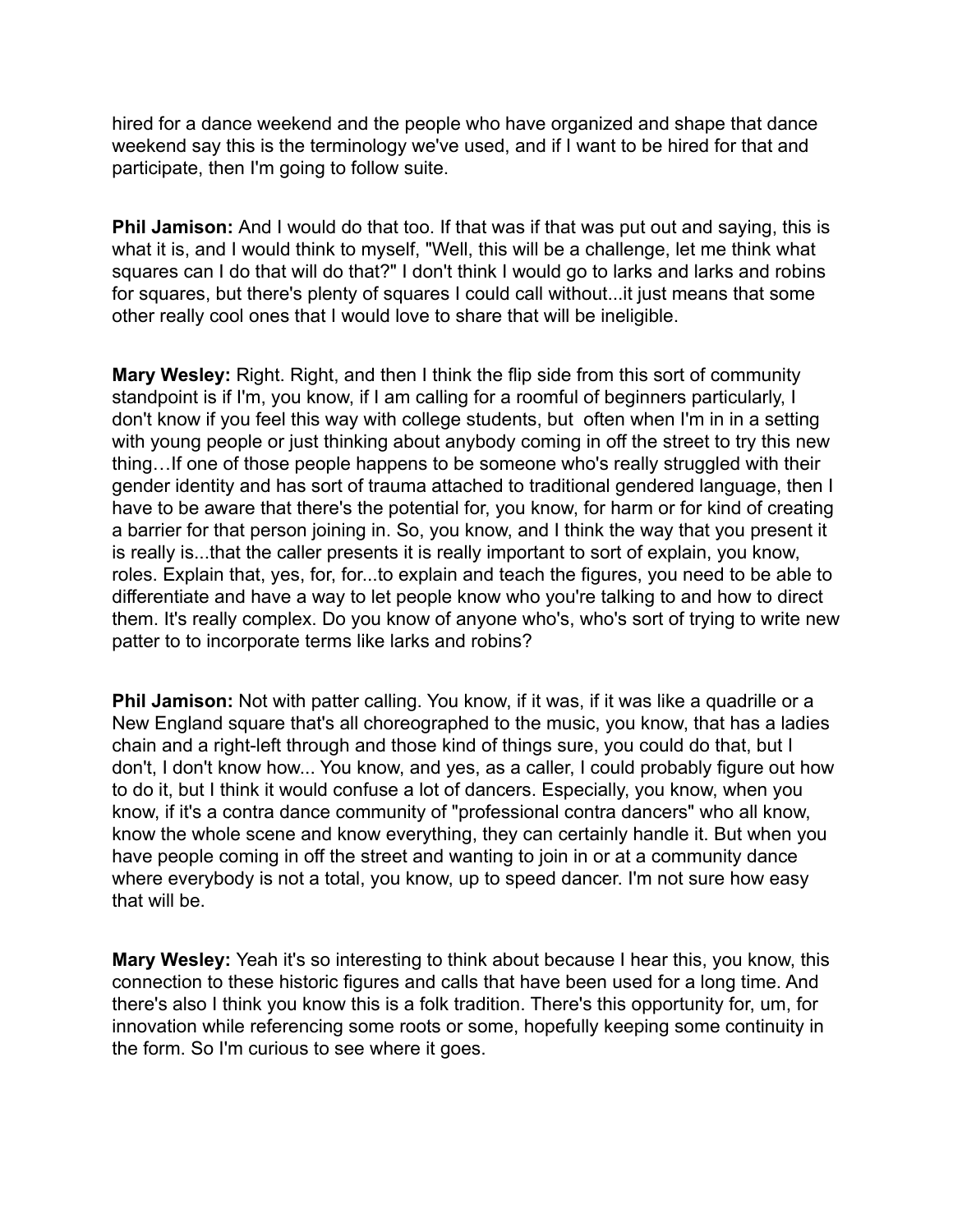**Phil Jamison:** You know, as a musician, there are plenty of songs in the old time music repertoire that come right out of blackface minstrelsy and people are generally shying away from those tunes now. There's some wonderful, wonderful music, but people aren't playing it anymore because of the connotations. And it could be the same with the dances. Maybe I will just chuck out all the dances that use that terminology and stick with dances that are neutral. I mean, a part of me that makes me sad because you're losing some really nice choreography, but I don't know. I mean, these are folk traditions, and they do continually change so I, you know, even you know, talking about changes in terminology, even contra dancing, you know, 40 years ago, people would refer to people as "active" and "inactive." We don't do that anymore. Those words have gone by the wayside. So, you know, I can see in, as I say, in contra dances it's a whole lot easier. In, in squares, yes, things change and if certain terminology makes people uncomfortable, that can be avoided. It's an issue that I'm sensitive to. I'm aware of and I, you know, I do my best in a given situation.

## **Debate Everything**

**Mary Wesley:** I appreciate Phil talking about this with me. There's a lot of dialogue about gender free terminology in dancing right now. It's a really important topic and just one example of how traditional art forms shift and change over time…how they're influenced by larger social contexts.

On this podcast I hope to make space for callers to share their experiences, thoughts and ideas about changes they've witnessed and changes that are happening right now in the dance forms they practice and care about.

Change is a process. Often a messy one, which is why I think it's all the more important to listen deeply to one another as we muddle through it.

In his book Calling for Beginners by Beginners, David Kaynor writes:

"Every human process stands a better chance of thriving and evolving if debate…is genuinely and energetically embraced as an agent of clarification and evolution. Any process from which debate is excluded is likely to wither, shrivel up, and disappear."

So friends…let's keep debating, discussing, listening, questioning, and DANCING!

### **Phil's Research**

**Mary Wesley:** So I'd like to talk about your book *Hoedowns, Reels, and Frolics: Roots and Branches of Southern Appalachian Dance*. And how did you come to write this book?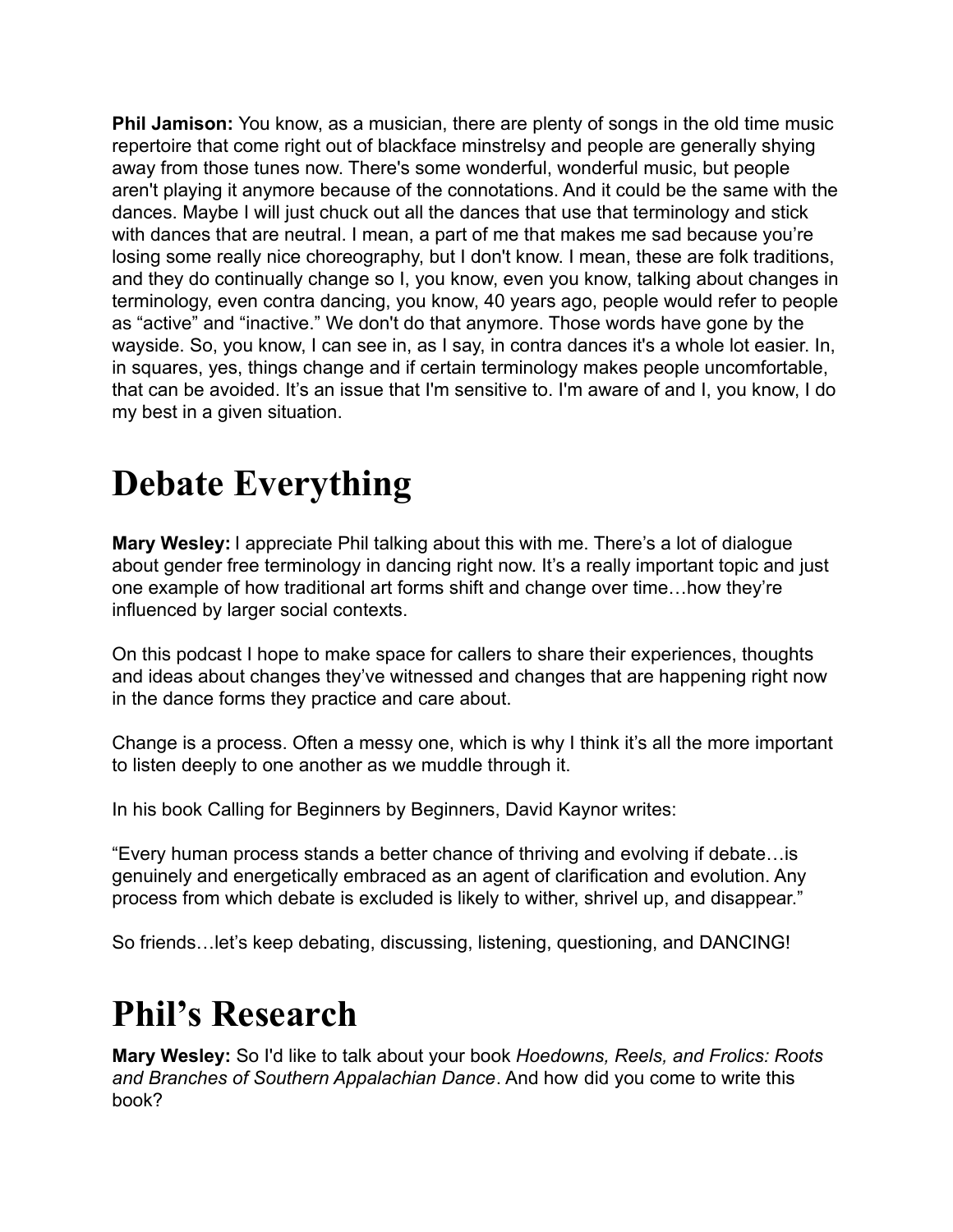**Phil Jamison:** Well, the book was the result of trying to understand the history behind…specifically, it started out with the square dances that Cecil Sharp had documented and talked about as being old English and that just didn't seem to be the full case, you know, I felt there was more to the story. Actually, in 2001, I went to an Appalachian Studies conference in West Virginia and at the conference there was somebody there from the University of Illinois Press, and I said, "I'm looking for, do you have any books on Appalachian dance?" And she, the woman there, said, "No, why don't you write it?" And this is in 2001, I thought, "Oh my gosh," well, I'd written articles for the Old Time Herald, but I never really thought about writing a book. That's what got me going on it. And then subsequently, I enrolled in the Appalachian Studies Program at Appalachian State and made dance my focus throughout that whole program, and that really got me started on this.

**Mary Wesley:** So I'm wondering if you can fill us in a little bit, or kind of tell us in broad strokes how the role of the caller developed in relation to these dance traditions over time?

**Phil Jamison:** When I was researching these dances, I was really curious about where dance calling came from. And I started looking for the earliest references and the earliest really clear cut reference to a dance caller is 1819 in New Orleans and it was a black musician calling out the figures of a quadrille. And the person who was documenting this, a guy, Benjamin Latrobe, (who was actually the architect who designed the U.S. Capitol), he was an English guy, and he was writing in his journal and saying, "Oh, this is a weird thing. I'm not used to seeing this." But he was sort of dismissing it as kind of a vile practice. But that was the earliest, 1819. And then I found other references from the 1820s of, again, black musicians calling out dance figures in South Carolina, in New York state and Massachusetts. And, I started to see them lots of other places. And one thing I discovered is that "back in the day," as we like to say sometimes, is the people who provided the music for public dances were black. And playing the music for a dance was a servant's position, whether you were enslaved or a free black, it was a servant's position. And you know, many of the early fiddlers at these dances were black. There were enslaved Africans playing for white people's dances in Virginia as early as 1690. And throughout the 1700s and 1800s, if it was a public dance, chances are the music was black. And there were certainly white fiddlers around but it was more like, what I was finding was, white fiddlers play for family and friends or small gatherings. But if it was a bigger event where you're inviting people over, just like today, if you're having a wedding, you're not going to do the cooking yourself, you're going to hire a caterer. Similar kind of idea, you'd line up a black fiddler. And for African-Americans, it was a...it puts you in a better place in life. And there was a fiddling tradition in Africa going back to the 12th century. And in this country, if people of African descent adopted the European fiddle and played those, the tunes people want to hear, you wouldn't be out working in the fields, but you'd be playing for the dances. And that was, it was a much better place and there were enslaved people who bought their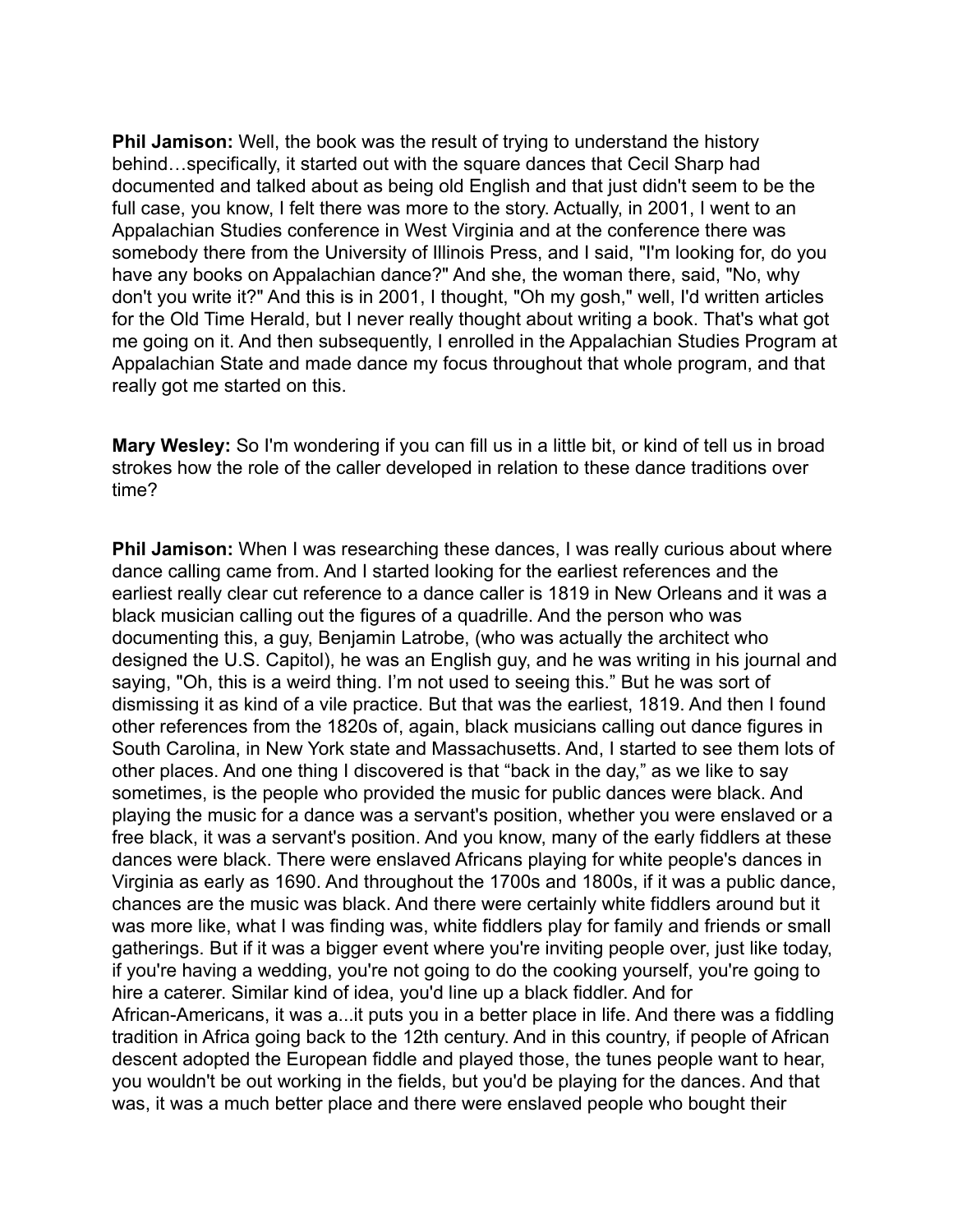freedom from the proceeds they made for playing for dances on the side. It was a powerful thing and there were dancing masters who owned slave fiddlers to provide music for dancing school and references to dance calling are really rare. Dancing masters would prompt the figures at dancing schools and in the European tradition, there's no history that I can find of dance calling or even prompting at a public dance. But when quadrilles came in, these were more complicated dances and it seemed, what appears is that black musicians started calling out the figures for white dancers and made it easier. Now when quadrilles showed up here is hard to say because some people, some of the early references to quadrilles actually could have been cotillions, but I'm not sure, but it seems like, you know, around 1790s early 1800s is when these dances were showing up. And certainly, the dances were more, maybe too complicated to memorize at dancing school, and a prompt from a caller would have been a welcome thing for the dancers. And even in England by the 1820s, these quadrilles were being prompted over there too.

But I found suggestions of dance calling even before the American Revolution. Somebody in Virginia in the 1760s talked about chanting to the sound of the fiddle at dances, and in the African tradition, there's a lot of call-and-response and vocalization with music and another reference of enslaved people dancing English country dances in the 1770s in South Carolina. You know, those people weren't sent to dancing school. Having somebody to prompt would have helped. And, so I think by the early 1800s, there were certainly…in the black community, prompting the dances made the dances accessible to black dancers. And a lot of the black dancers were doing the same dances as the white dancers, but not at the same place. White folks went to dancing school, learned the dances. Black folks could rely on the calling. So that's what I think happened. And over time, it just...when the quadrilles came in, it made it more, it was more prevalent at white dances, too. And by the late 1830s, I find references to white callers learning to call out figures, too. And it basically put the dancing masters out of business. People didn't have to go to a dancing school anymore. It also meant you could take components from lots of different dances and put them together and made the dances much more improvisational. And when people moved west, they could take the dances with them, you didn't have to have a dancing master. You could just call out the figures. So that's sort of in a nutshell about what I think of the development of the dance calling.

**Mary Wesley:** Yeah, I'm really interested in the kind of, would you say it's like a democratization…?

**Phil Jamison:** Yeah, that's a word that I've used. I mean, it used to be that the dancing masters would devise cotillions and country dances and quadrilles and you go to dancing school to learn those things. And now it's one of the musicians calling out the dance figures and being improvisational. And you could add a dance figure from this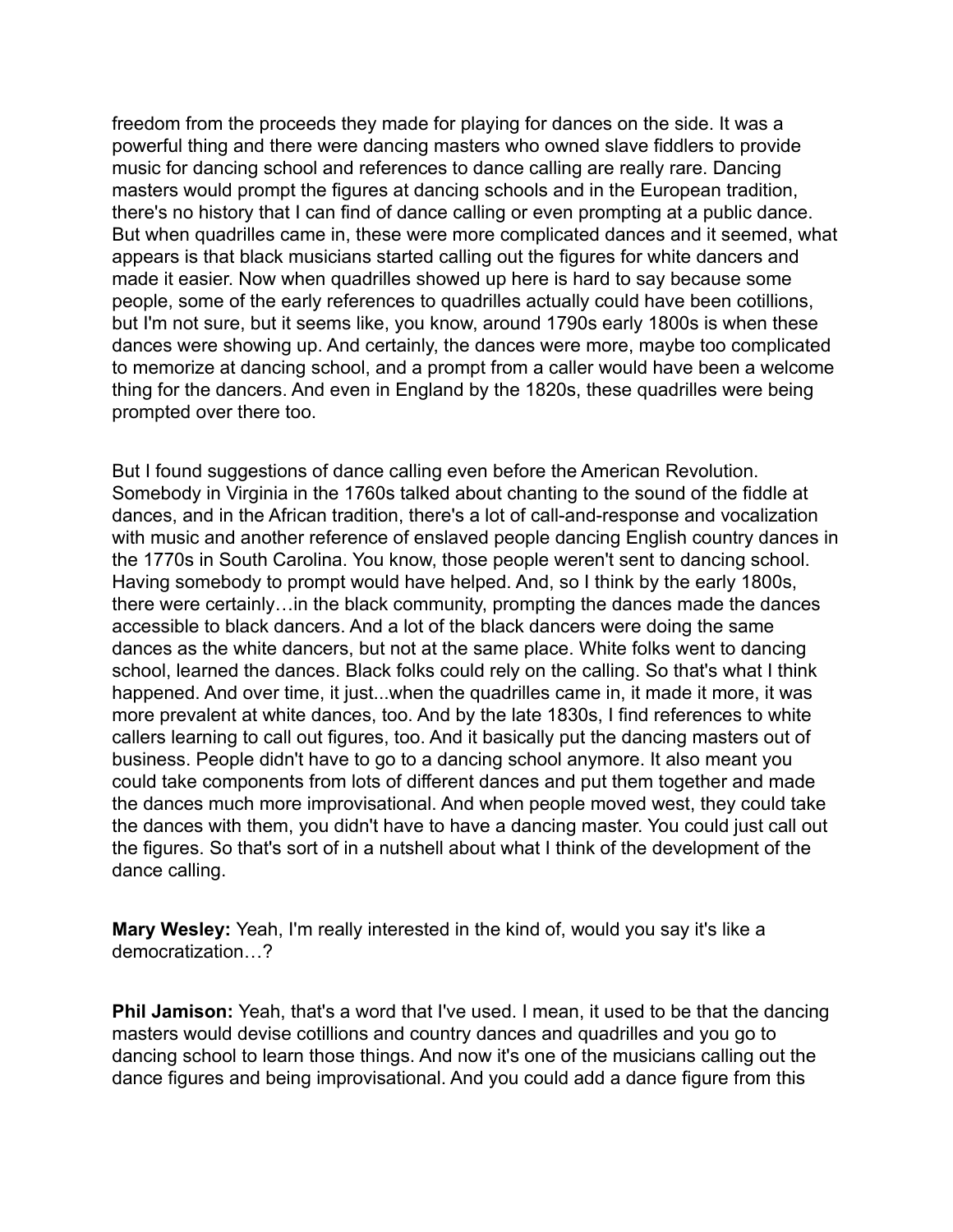tradition or that tradition, and you can make it your own. And it meant that the dances became a folk art rather than a written composition.

**Mary Wesley:** In one of your later chapters, you say "Dance calling is without a doubt the single most important factor in the creation of these American folk dances. They would not exist without it." Can you say a little bit more about that?

**Phil Jamison:** Yeah, and in my book, I'm specifically writing about the southern Appalachian dances. I'm not talking about northern quadrilles, which again were composed dances and, you know, two A parts, two B parts and written down on paper. But the southern, the southern square dance is very much an unwritten, oral tradition. And yes, eventually, you know, by the 20th century, people started...or Cecil Sharp came through in the teens and went to Kentucky and wrote down dance figures. But before that, nobody was writing this stuff down. It was just being passed along from one person to another. And it was really the dance calling that that could make it all happen because it wasn't, it wasn't...this was not a written tradition.

**Mary Wesley:** You also talk a lot about the ways that southern Appalachian dance is American. I think you're citing someone else in the book with the phrase "uniquely American" comes up and I'm just thinking about, you know, I feel like even as I have come up and you know, learned contra dancing, but also square dancing more, I grew up in New England, so that's a bit more my background. But really often I would hear, you know, contra dancing or even square dancing is a descendant of European dances. What's your response to that?

**Phil Jamison:** Right, well, it's again, I'm writing mostly about the southern dances. So, yes, New England contra dancers are descended from English country dances, and the squares of New England are descended from the French quadrilles and cotillion. So, but what I'm mainly looking at is the southern traditions. And yes, people look at these dances and say "Oh, this, you know, those Scots Irish people came down the Great Wagon Road and settled up in the hills and hollers and played their fiddles and had their square dances and clogging and such and now we have square dances. But there's so much more to it than that. The people, the Scots-Irish people who came south, they were not dancing square dances. They were dancing reels, which were generally for like two couples in a small, confined space. Not a complicated dance. Lot of hand turning kind of stuff. And people danced in their homes and taverns. There were not big dance halls. So there were, and there were Native American dances that were generally in a circular form and some of the Native American communities, they would do those dances, but they'd also learn the dances from the European people. So things got mixed up very early on, and same in the black community. People were swapping these dances back and forth, learning from each other, sharing figures. And when the French cotillions and quadrilles came in, then you get the square form, whereas earlier it might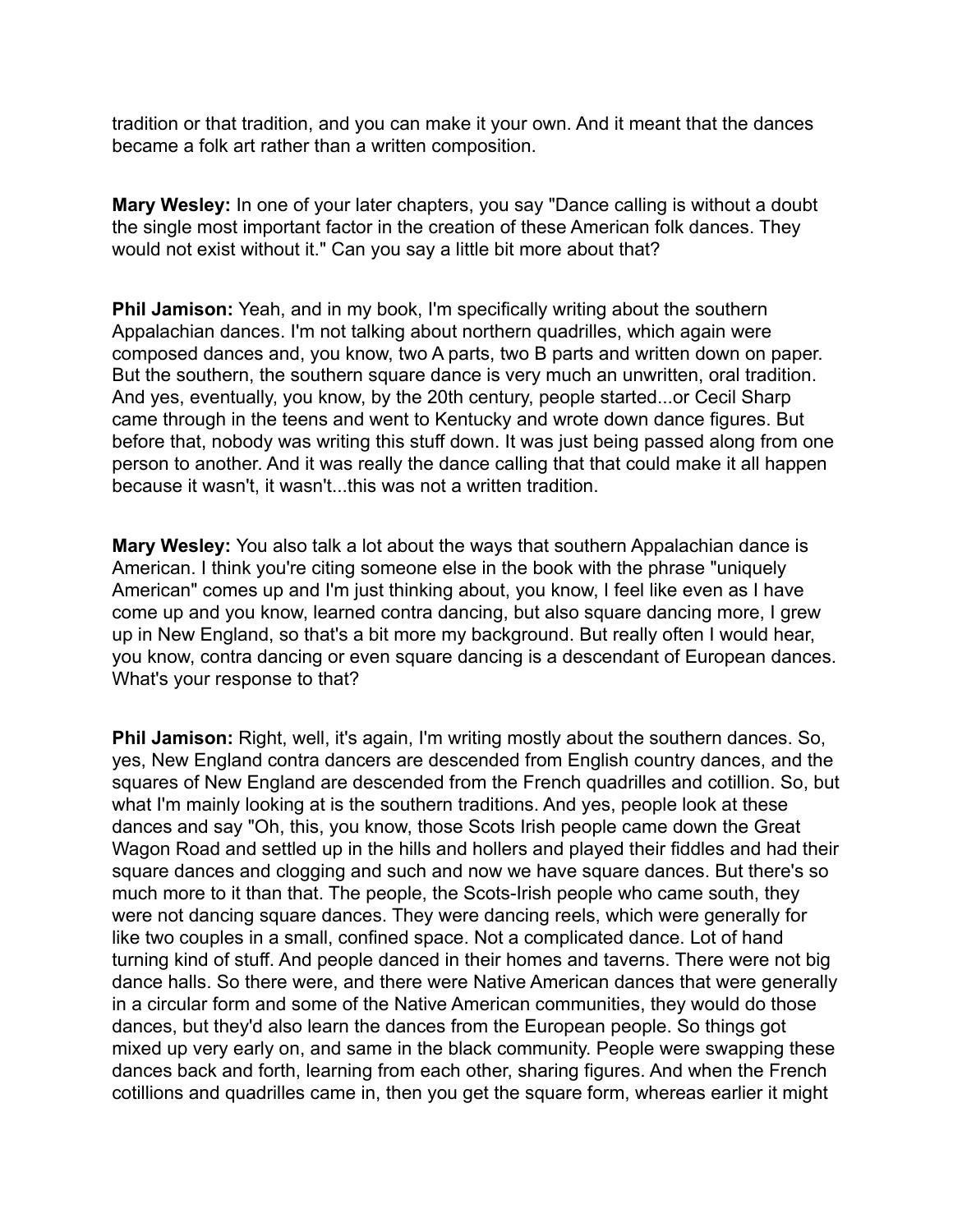have been more, either two couples or expanded to a bigger circle. But when the quarilles came in you got a square form and you get the grand right and left and promenade. So you have French dance figures, you have Scots Irish figures. Contra dances were not generally known in this region, though I believe that the figure "chase the rabbit, chase the squirrel" may be inspired by "Hunt the Squirrel," which was a Playford dance. And, and I believe that "Bird in the Cage" descends from an African dance. So you have all these different elements coming together to create these American dances. And you can't say that these are English dances. You can't say they're French dances. You can't say they're African or Native American, but they are a combination of all those elements. And that is, you know, what makes them American. And you know, people, you know, you talk about the melting pot of all these different cultures coming together to create something new. And, and that's really what these dances are. And so that's why I would say they are uniquely American, that they have all these different elements that come into it. You know, when you think about any other type of "American" music or dance, what do you think of? You know, whether it's jazz or blues or rock and roll or tap dance or swing or, you know, any other kind of bluegrass, any kind of "American" forms, they all have black influence. So it's kind of ridiculous or naive to think that, you know, the southern square dances don't have black influence. Of course they do, just like the music does. I mean, the banjo was descended from an African instrument and, and the southern fiddling styles were heavily influenced by the black fiddlers. And I see the black influence much more in the southern tradition than in the north. There were black fiddlers in New England, too, but they don't seem to have had as much an influence on the tradition.

**Mary Wesley:** Yeah, it's it's such important work it strikes me that you've done to kind of research and bring to the forefront these contributions of, you know, non-European communities and culture groups contributing to these things. Because I think, you know, there's been lots of times in the past and still in the present day when you could still say something is "American," but that would be put on as a label that could still really erase those contributions of black people or Native American people. Seems like there's some places where "American" is still equated with sort of, people of European descent.

**Phil Jamison:** Yeah, and, and there were enslaved Africans here the year before the pilgrims landed. So, you know, and I mean, to deny that there is African American influence on...or African influence on American culture is just nonsensical. Of course, of course, there's influence in lots of areas, but this is just one of them.

#### **Square Dance Recordings**

**Mary Wesley:** You reference a lot of recordings of square dance callers in your book and in your research. Can you tell us a little bit more about that?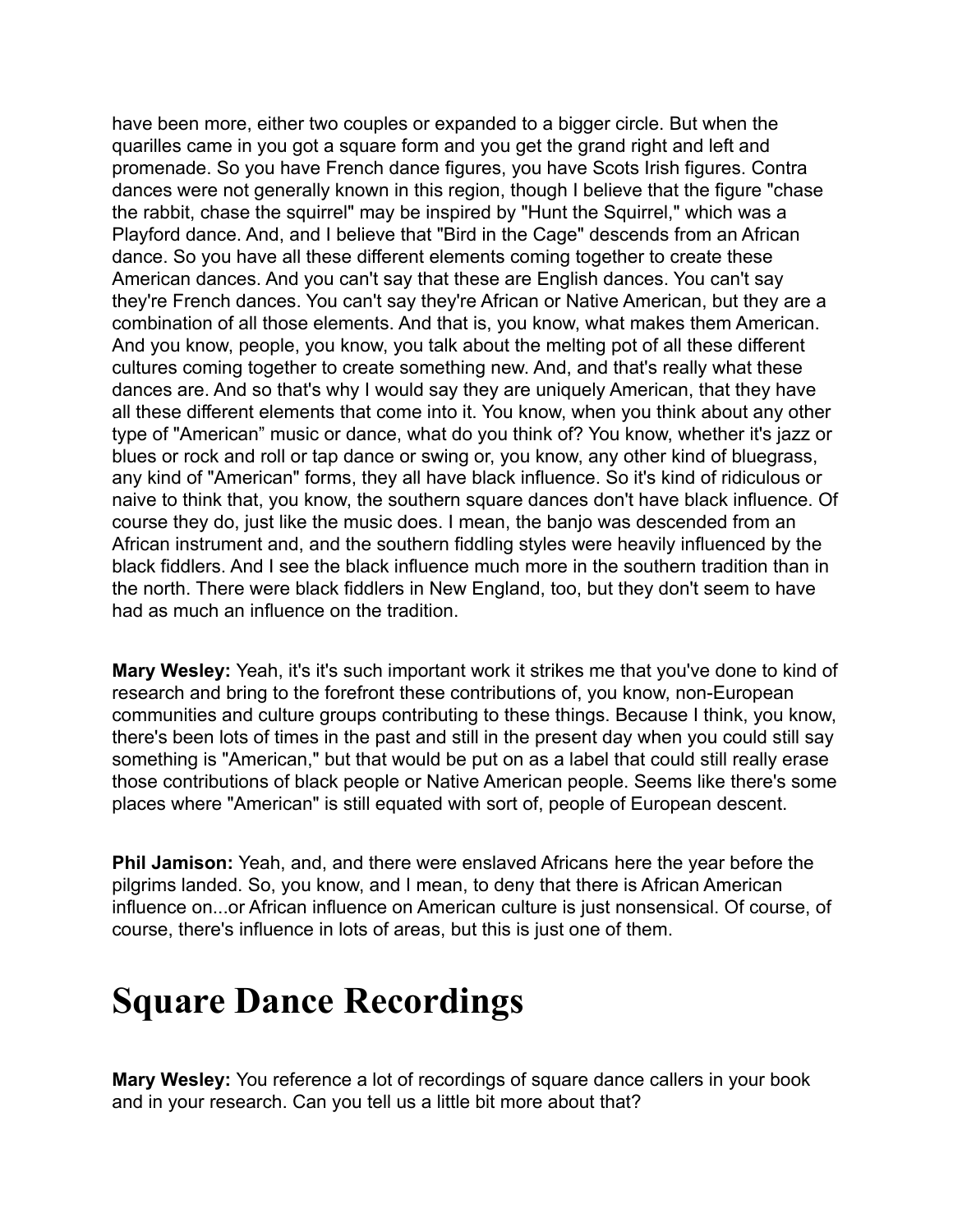**Phil Jamison:** Yeah. Back in the 1920s, when record companies started to record southern music on 78 RPM records, a lot of the records that were made of southern bands included dance calls. And the callers were not…these weren't so much records you could dance to. They were just being done in a studio and, and they'd have a caller to call out dance figures, basically to add color to the records. And sort of, the calls were part of the music. And I got fascinated by these 78s with dance calls. And for most fiddlers learning the fiddle tunes, the dance calls are just an annoyance because you can't hear the tune because somebody's shouting out. But for me, they're really interesting. So I started collecting them and they were done in the north, too. I have have recordings of contra dance callers from the 1920s too. But I was specifically looking ones from the southeast and I collected, I think, 95 of these and transcribed all the calls that I could decipher and mapped them out across the southeast, county by county, trying to figure out if there are any patterns. What dance figures were known in different sections in the Ohio Valley, as opposed to Virginia. Up in West Virginia, as opposed to further south. Were there differences in the dances and the dance calling? And these recordings are interesting, well, for a number of reasons, but one is that they're kind of like snapshots of dance repertoire at that time and hese dance callers who recorded in the 20s, most of them are clearly experienced dance callers. The words just flow out of their mouths. They're, they sound like real callers. And they would have learned calling before there was such a thing as a recording. So they had not heard any other callers except live. So, people traveled some, so you could go to another community or another state and hear somebody else calling. But I think the regional differences are quite striking in these. So it wasn't like somebody from Kentucky listening to a dance caller from Alabama and learning their style and dances. But you really get a sense of, what were Kentucky dances like and repertoire at that time? For me as a dance caller I think they're fascinating because it gave me ideas for some dances and dance figures to add to my repertoire. It gave me ideas for patter, some rhymes and rhythm of how to deliver calls. And so in a way, these...all these dance callers on these 95 recordings were like my mentors in a way, you know, people who I've never met, but I'm pretty familiar with the way they called. And a few years ago, I had a sabbatical project, and what I did was I had all these recordings digitized. And I put them on a web site, so they're all available. With the transcriptions so anybody can go and listen to these recordings and keep in mind, they're not intended for dancing. A few of them you could dance to, but the timing might be a little off. It was later in the 1940s that they started putting out records you could actually dance to. But these were not intended. Just the…the calling is just part of the music.

**Mary Wesley:** Can we listen to some of these recordings?

**Phil Jamison:** Yeah. I thought we would first listen to, I mentioned the New England tradition. There was a fiddler from Maine called Mellie Dunham. Are you familiar with that name?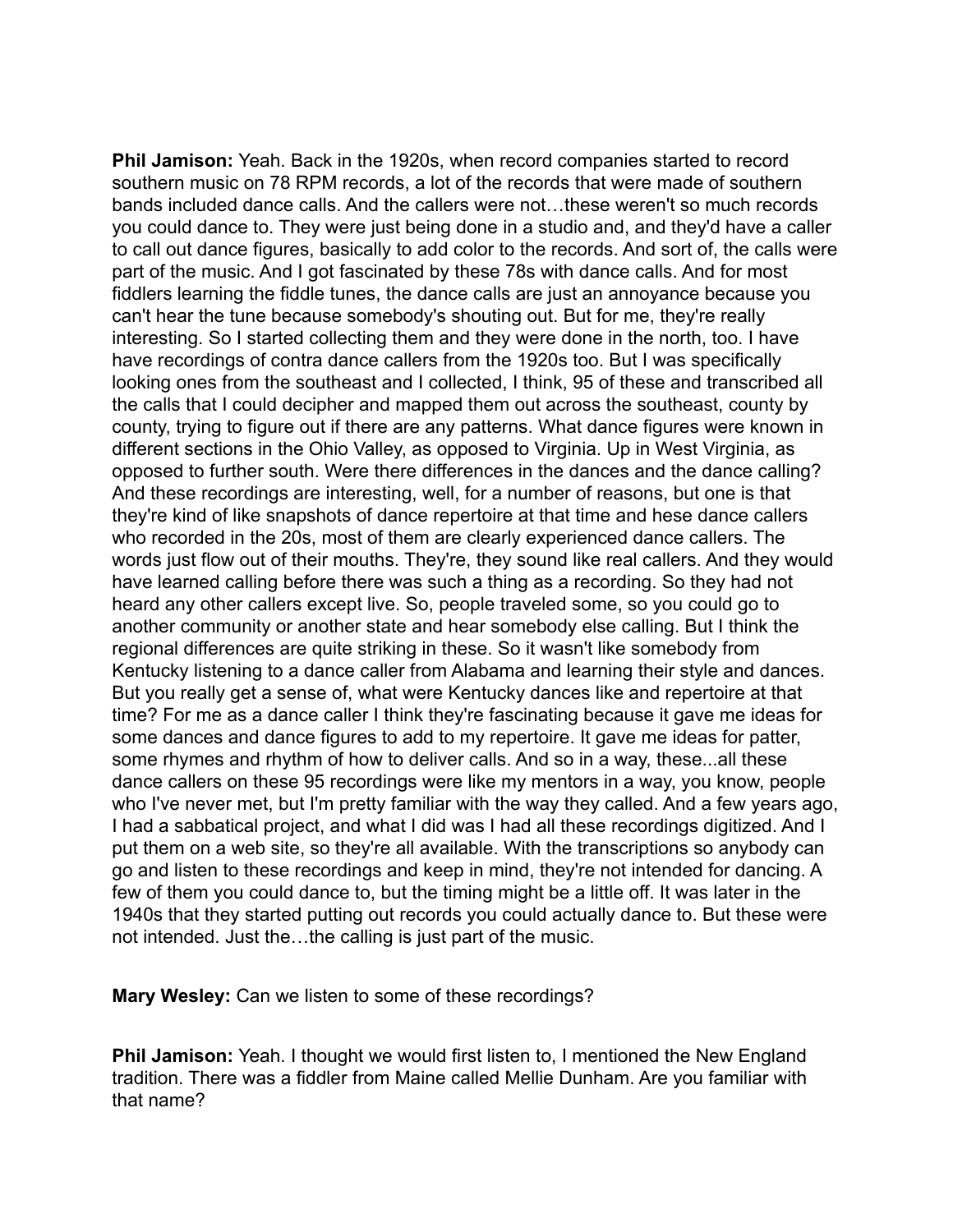**Mary Wesley:** I have heard that name.

**Phil Jamison:** OK, well, he recorded, this is a recording from 1926 of the Chorus Jig, and let's see if this will come through, OK.

[*Mellie Dunham calls Chorus Jig*]

**Phil Jamison:** So the calls are very much time to the phrasing of the music. And I would say those are prompts rather than calls because he's just giving short commands about what to do in each case, and you know, and that's what's done in a contra dance. A few years earlier, in 1924, Samantha Bumgarner here in western North Carolina traveled to New York and made some dance call recordings of her playing banjo and calling southern big circle square dances. And the first recording, the one recording here is "Fly Around My Pretty Little Miss." A lot of people might know that banjo tune, but if you listen to her calls, here she is again kind of shouting it out. But it's not phrased to the music like that Chorus Jig.

#### [*Samantha Bumgarner calls "Fly Around My Pretty Little Miss"*]

**Phil Jamison:** And so on. I's not phrased to the music. She's shouting out commands while she's playing the banjo. And that was actually the first recording ever of a five string banjo. This woman, Samantha Bumgarner. First five string banjo recording. So I'll play one other here of a caller named Ernest Legge from West Virginia. And he recorded in 1928 with the Kessinger brothers, and he has a very colorful way of delivering patter calls that I love. And if you were going to prompt it, basically what it would be would be circle left; allemande left; grand right and left; promenade. OK, you could do that with those four, four things. And let's listen to how he does it with the tune Devil's Dream.

#### [*Ernest Legge calls*]

**Phil Jamison:** "Chew your tobacco, rub your snuff, meet your honey, and strut your stuff."

**Mary Wesley:** Oh yeah, I say that all the time.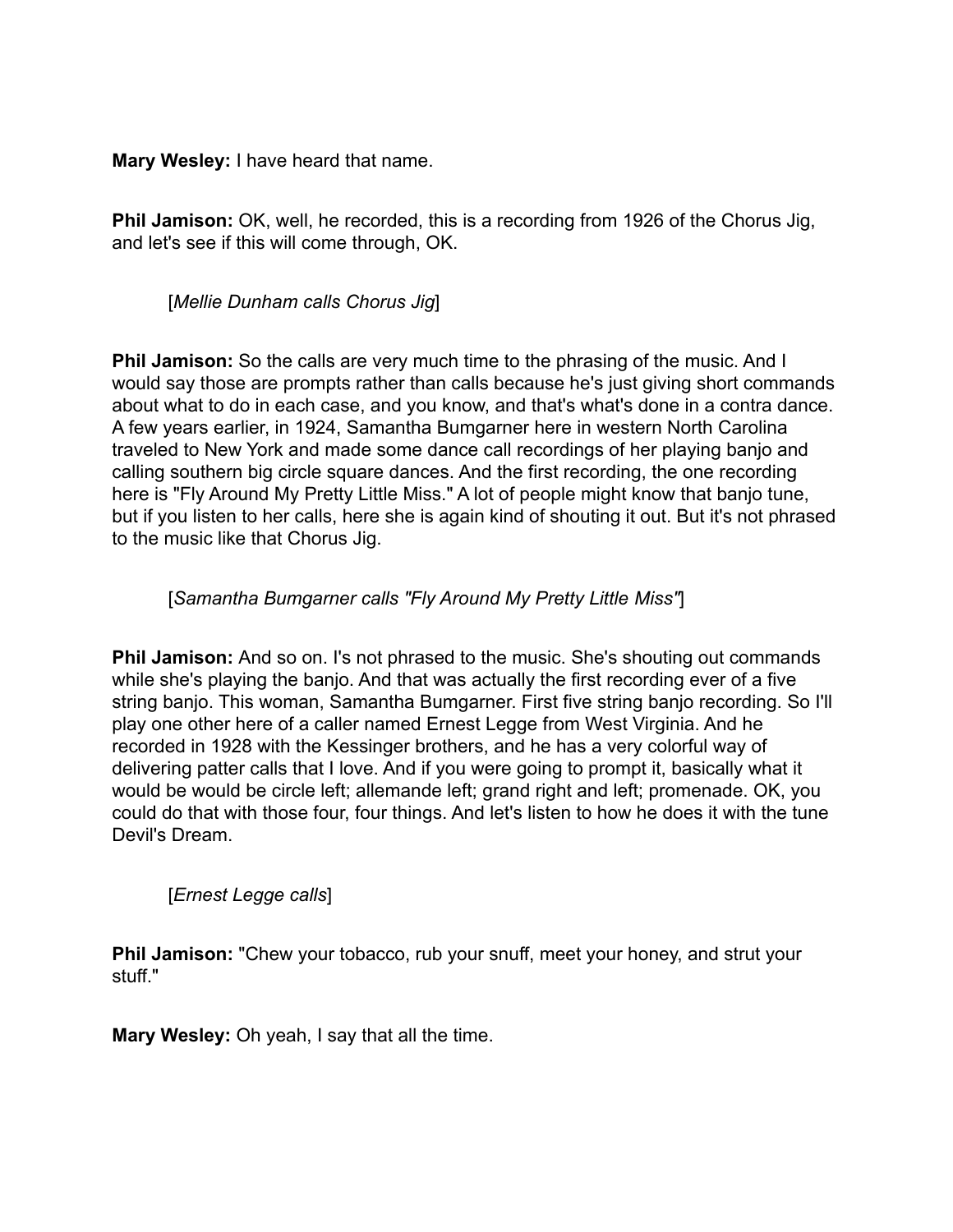**Phil Jamison:** Yeah! So otherwise known as "Promenade." Well, so all that verbal diarrhea that you just heard there could have been said just with prompts: "Circle left; allemande left; grand right and left; promenade." But it's totally different. So, you know, that is a clear example of the difference between prompting and calling.

**Mary Wesley:** Why, so why? Why, why does he do it?

**Phil Jamison:** Why does he do it? Well, it is the tradition. It's fun. The dancers enjoy it when you come up with ridiculous rhymes. And it's part of the music, as I said. So it's...the southern calling really is part of the music. And what I see is, you know, the big differences between just prompting and calling, you know, prompting is basically giving a reminder, reminding the dancers of what's what they need to do next. And like I say, like, like in a theater, a prompter reminds you if you forget your lines, you know? But it's meant to be short and concise. Just a quick reminder. And in this case, you have, with calling it can be much more improvisational. The caller can put out all kinds of different things. It can be, you know, typically using freeform timing, it's not phrased to the A parts and B parts of the music. You're much freer to do whatever you want. With the patter you're, you're putting in rhymes in there and pitching your voice often to the music. So, those are all things that I think came from the influence of the African tradition on these traditions. I don't see those as European things. Fiddlers in Europe and the British Isles don't sing along with their fiddling while they're playing. But in Africa, they do.

[*Ernest Legg calls*]

# **Closing**

**Mary Wesley:** To close, two just short questions that I'm a little curious from everybody that I'm going to talk to. You've already alluded to this, but how do you keep your dances? Do you keep them on cards or on a computer or something else?

**Phil Jamison:** So I keep my dances on little index cards and I carry those in a little case with me. And then at one point...I remember years ago being terrified, what if I lose it? So back in the old days, I would photocopy all my dance cards. But I got to the point where I've put them, typed them out on the computer and was actually able, when I had the previous printer I was actually able to just print on the index cards. So, if I was at a dance and somebody said, I like that dance, can I copy it down? I could just give them the card and print a new one at home. But yeah, I put them all on computer. But with southern squares, somebody else looking at that card couldn't call the dance because the notes are very, very sketchy as far as the whole whole thing. So it's for contra, yeah,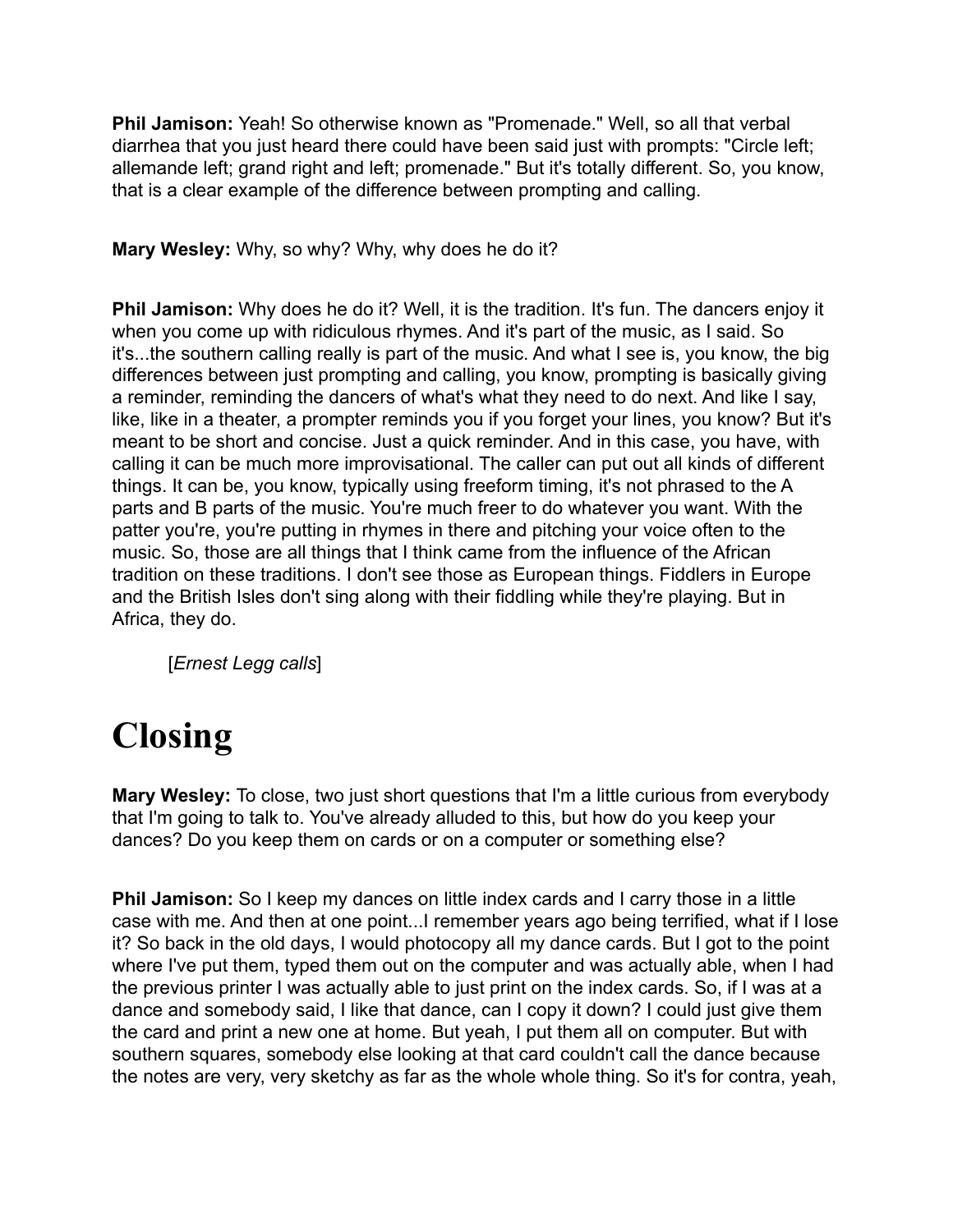I could hand someone my contra dance card and they could call it right off the card, but it's not quite the same with squares.

**Mary Wesley:** Mm hmm. Do you have a sentimental attachment to those cards or anything? Does it feel like a…

**Phil Jamison:** Oh yeah, some are pretty dog eared.

**Mary Wesley:** Yeah. And then last question, do you have any like pre- or post- gig rituals or kind of things that you do to to transition in and out of your, your caller's role?

**Phil Jamison:** Yeah, before I go to a dance, I always need a little bit of quiet time by myself to kind of look through my dances and think about what I might want to do that night. I have to confess sometimes it's while I'm driving! Sorting through my dance cards while one hand on the wheel. But more often trying to find a quiet time at home before I head out, just to get a sense for, you know... OK, maybe I haven't called the dance in a couple of weeks or a month, but what would be fun to do tonight? So I'll usually do that. And sometimes I have a cup of coffee, but I find that I get energized from calling a dance, and even if I'm feeling tired before a dance at the end of a dance, I'm energized and I can't just go right home to bed, so I usually stay up for a while afterwards. But I feel I get a lot of energy back from the dancers.

**Mary Wesley:** Absolutely, I know I miss that. I thought of one more short question, if you know: do you identify as an introvert or an extrovert?

**Phil Jamison:** Oh, I'm an introvert. Definitely. And it was dance calling, that time when the caller didn't show up and somebody had to call, that's what opened it up for me. And the idea of standing up in front of a microphone and telling a crowd of people what to do, that was not me when I was a teenager. No way. But there's something I find fascinating about dance calling is that you're given the microphone and as long as you know what you...if you know what you want to do. Everybody's ready to do it. You know, you tell them to do it and they do it. They're just waiting to be told what to do. And that makes it easy. And it's very self affirming, I guess, you know, to realize you have that kind of power.

**Mary Wesley:** Well, Phil, thank you so much, it's been wonderful to talk with you,

**Phil Jamison:** Likewise, and I appreciate your, you know that you're working on this and I appreciate you reaching out to me about it.